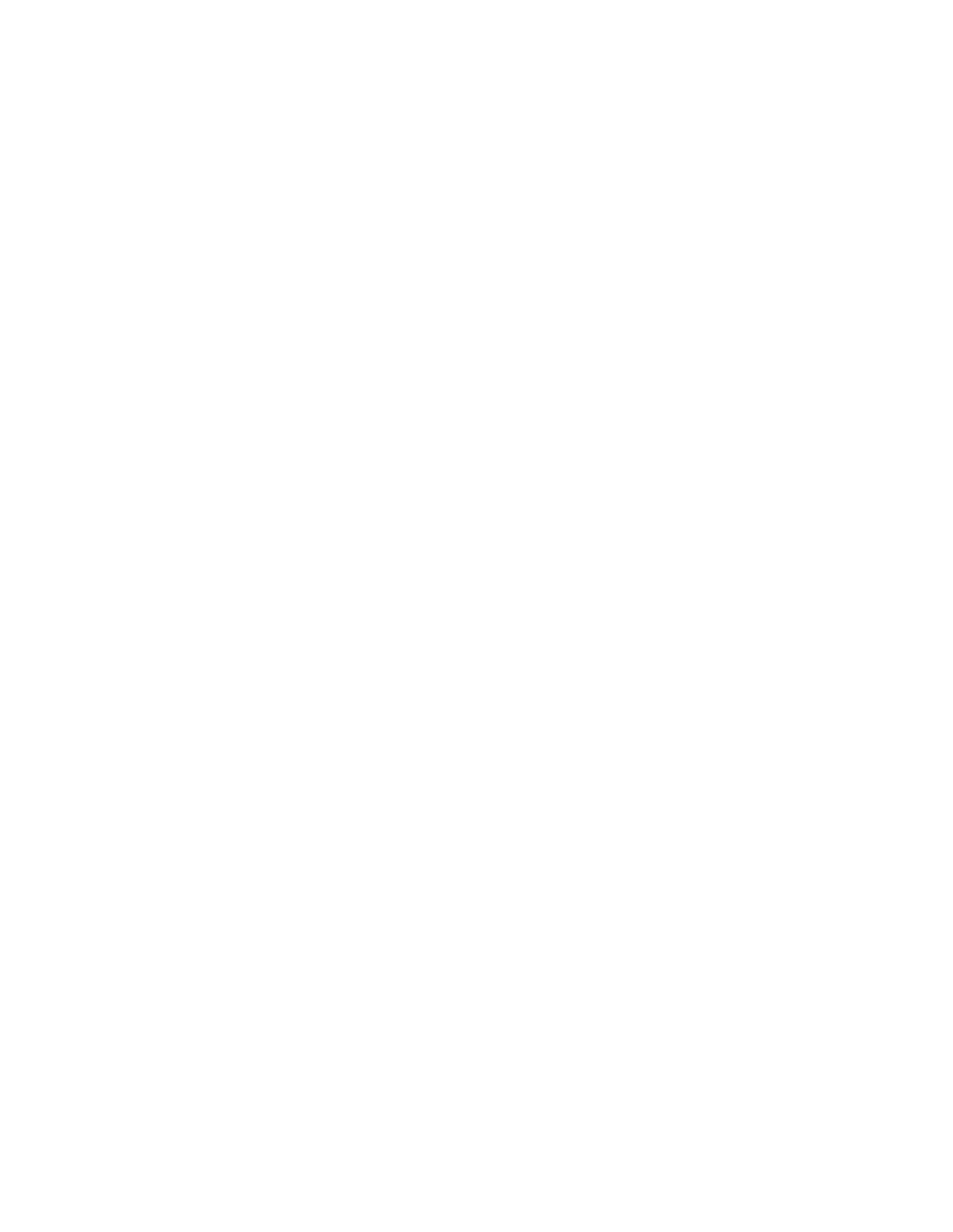# **Contents**

|                | 1 Introduction             | $\overline{\mathbf{3}}$ |
|----------------|----------------------------|-------------------------|
|                | 1.1                        | $\overline{3}$          |
|                | 1.2                        | $\overline{4}$          |
| $\mathbf{2}$   | <b>Installation</b>        | 5                       |
|                | 2.1                        | 5                       |
|                | 2.2                        | $\overline{7}$          |
|                | 2.3                        | $\overline{7}$          |
|                |                            |                         |
| $\mathbf{3}$   | Using the pre-made recipes | $\overline{9}$          |
|                | 3.1                        | 9                       |
|                | 3.2                        | 10                      |
|                | 3.3                        | 11                      |
|                | 3.4                        | 11                      |
|                | 3.5                        | 12                      |
|                |                            |                         |
| $\overline{4}$ | <b>Making recipes</b>      | 13                      |
|                | 4.1                        | 13                      |
|                | 4.2                        | 15                      |
|                | 4.3                        | 16                      |
| 5              | <b>State Diagram</b>       | 17                      |
| 6              | <b>Tools and Actions</b>   | 19                      |
|                | 6.1                        | 19                      |
|                | 6.2                        | 20                      |
|                | 6.3                        | 21                      |
|                | 6.4                        | 23                      |
|                | 6.5                        | 24                      |
|                | 6.6                        | 24                      |
|                | 6.7                        | 26                      |
|                |                            |                         |
| $\overline{7}$ | <b>Script Panel</b>        | 27                      |
|                | 7.1                        | 27                      |
|                | 7.2                        | 30                      |
|                | 7.3                        | 33                      |
|                | 7.4                        | 34                      |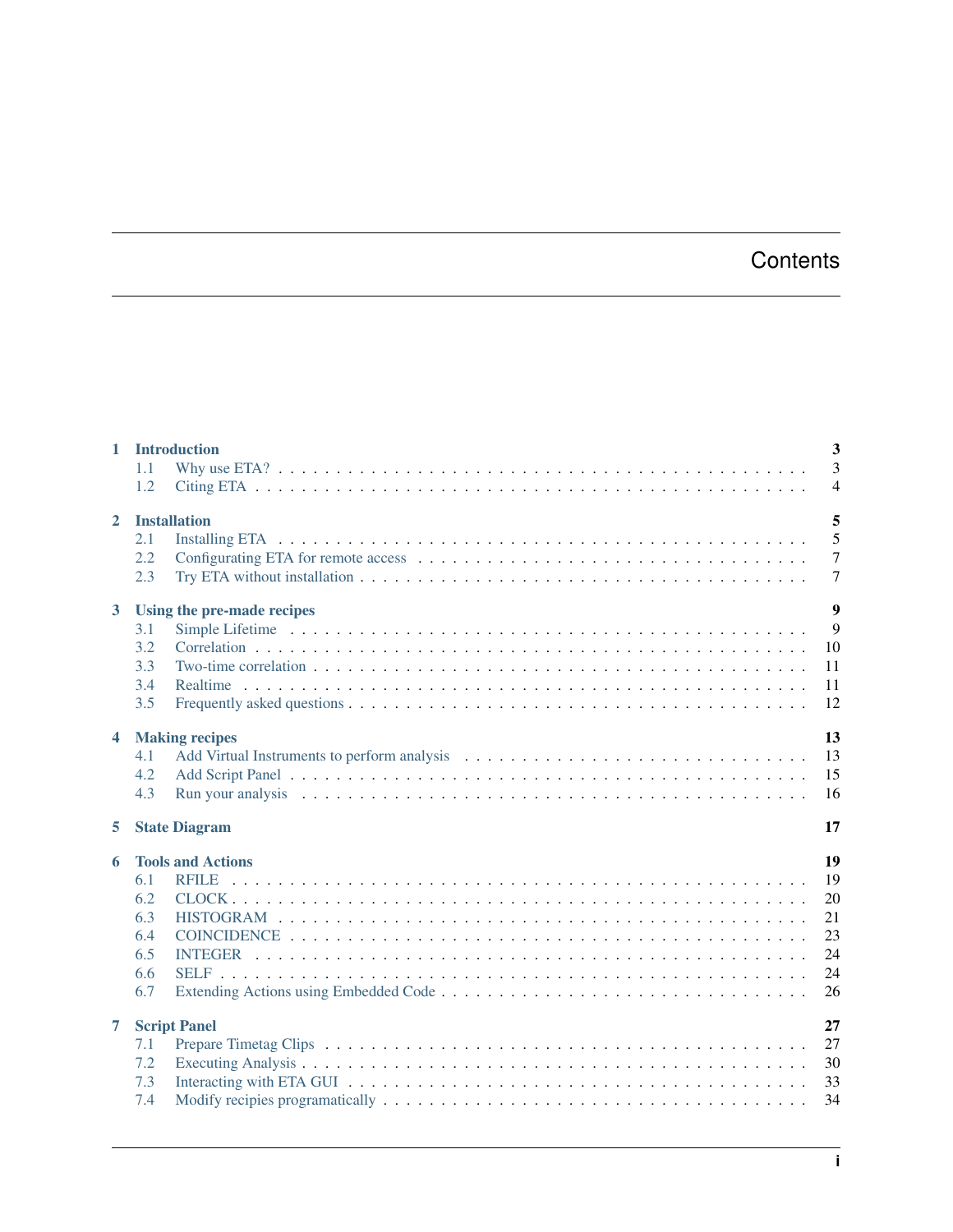|  | 8 Advanced Usage | -37 |
|--|------------------|-----|
|  |                  |     |
|  |                  |     |
|  |                  |     |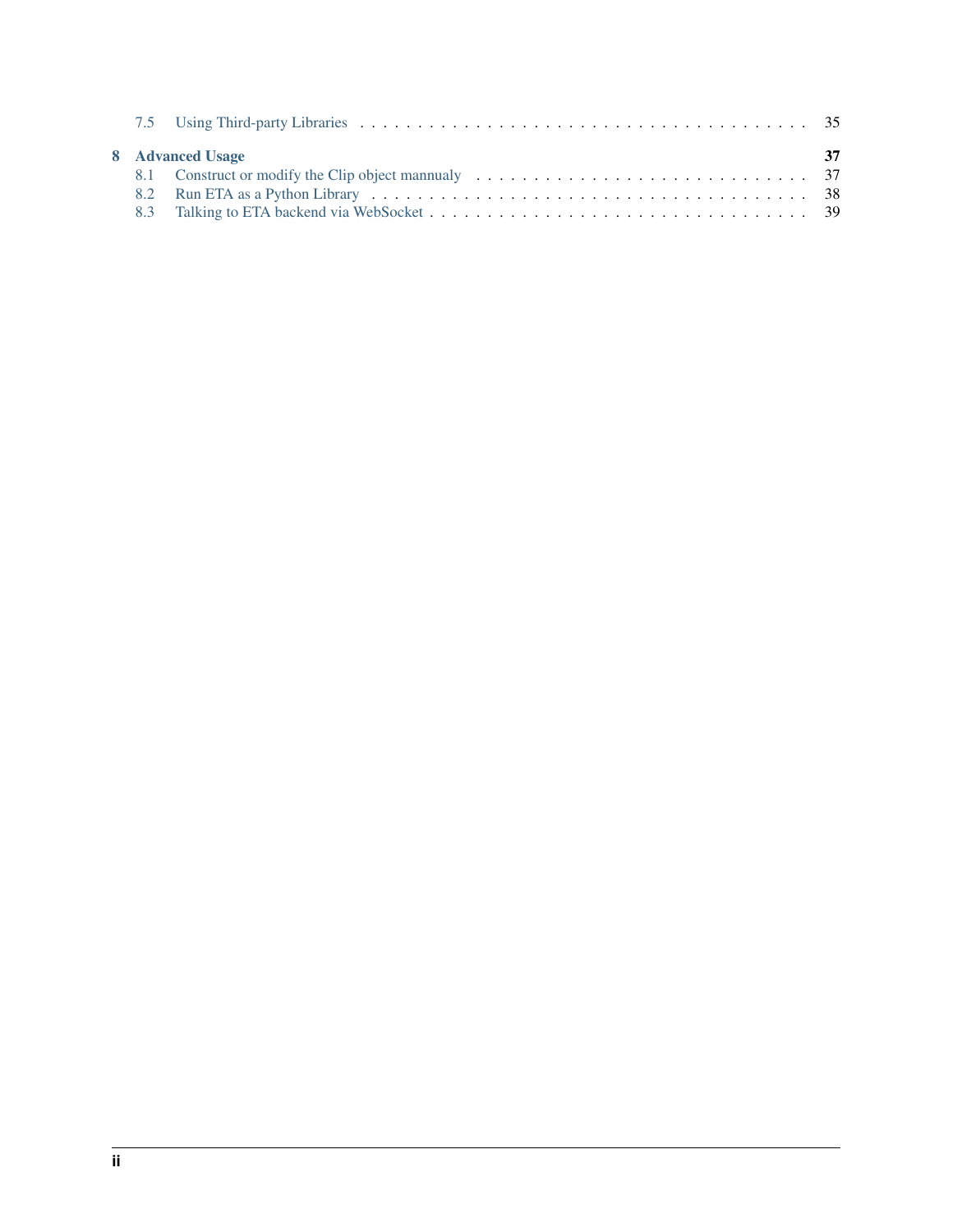[Extensible Timetag Analyzer](https://timetag.github.io)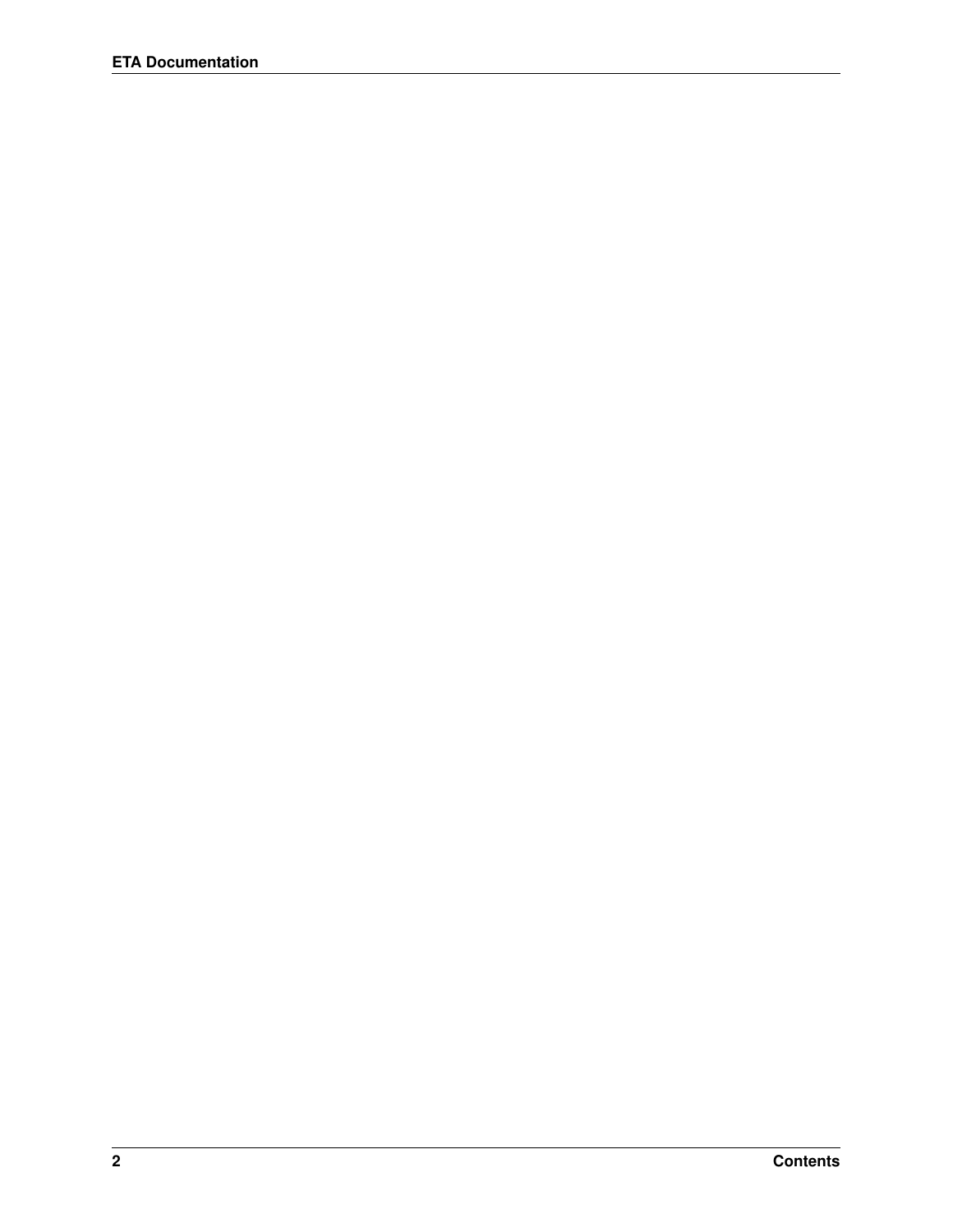# CHAPTER 1

# Introduction

<span id="page-6-0"></span>Time resolved measurements are widely used for many research field, including

- Time correlated photon counting
- Fluorescence lifetime imaging
- Anti-bunching
- Linear optics quantum computing
- Quantum process tomography
- Scanning fluorescence microscopy
- Photo-activated localization microscopy (PALM)
- Stochastic optical reconstruction microscopy (STORM)
- Stimulated emission depletion (STED) microscopy

Depending on the duration of the experiments and frequency of events, time resolved measurements can easily generate huge amounts of data, which is overwhelming for common data analysis software.

We attempt to extract the useful information form data generated from time-resolved measurements by introducing a new kind of time-tag analysis software.

ETA, the extensible time tag analyzer, is an event driven programming language with graphical user interface for analyzing, plotting, and fitting of time tagged data.

# <span id="page-6-1"></span>**1.1 Why use ETA?**

Fast In order to make ETA fast, our approach is twofold. First, we try to find the fastest algorithm for time tag processing. On the other hand, ETA utilizes LLVM, a state-of-the- art low-level code optimizer, to perform assembly code transformation. This way we generate fast target-specific code for Intel x64 and other processors. ETA allows fast processing of large amounts of time-tagged data, with a scalability from personal computers to super computers.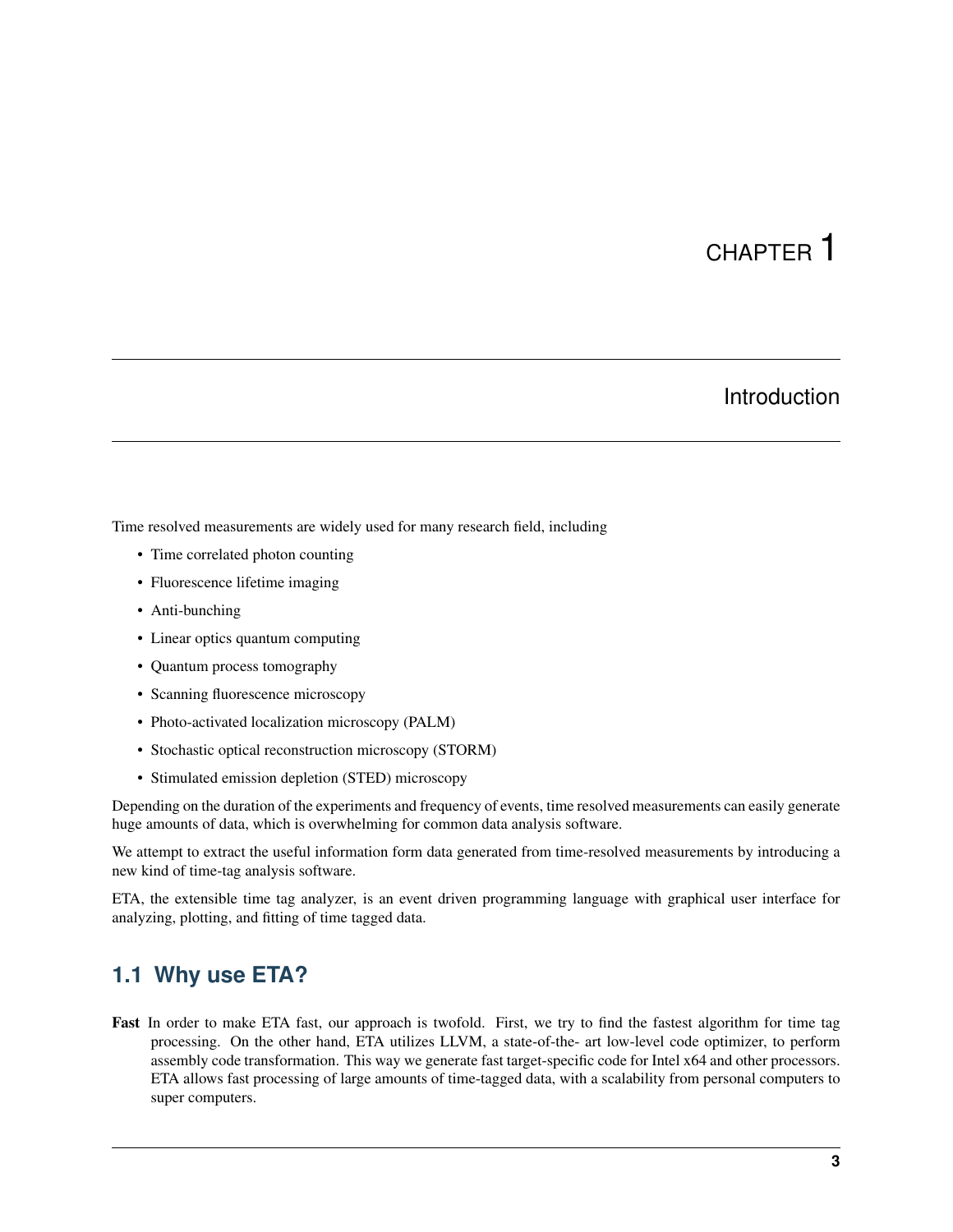- Flexible ETA allows user defined analysis which is suitable for most of the existing analysis methods, which previously required using different software. ETA is also prepared for upcoming tasks.
- User-Friendly ETA provides an easy-to-understand graphical user interface (GUI), with a novel programming paradigm dedicated to simplifying time tag processing.

# <span id="page-7-0"></span>**1.2 Citing ETA**

ETA is a result of our scientific research. A Zenodo entry () tracks every released version and can be cited in the Methods section to help readers to identify the specific software version. We discuss the concepts behind ETA in our [recent article \(Z. Lin et al 2021 JINST 16 T08016\)](https://doi.org/10.1088/1748-0221/16/08/T08016) and would appreciate it if you cited it in your work.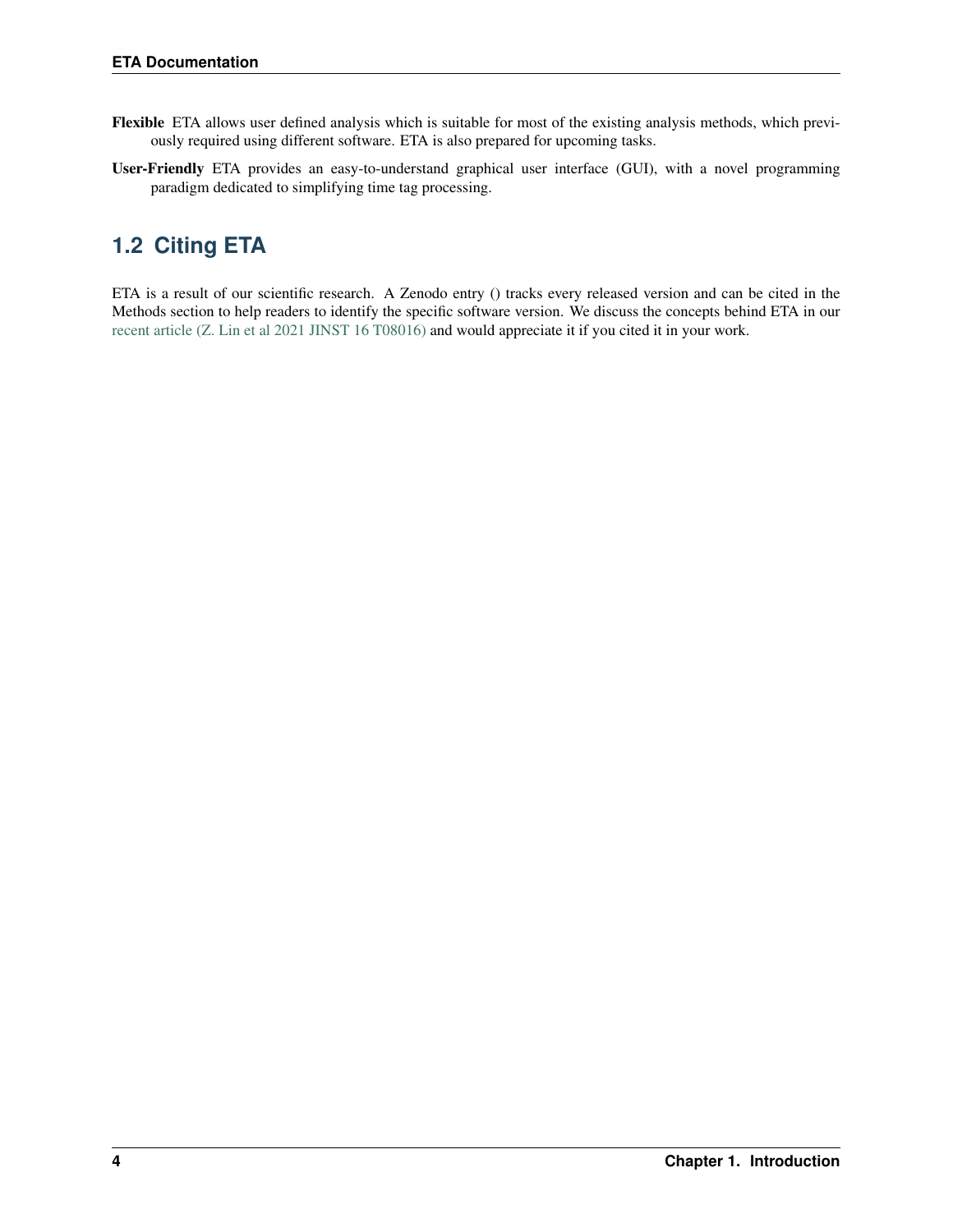# CHAPTER 2

# Installation

# <span id="page-8-1"></span><span id="page-8-0"></span>**2.1 Installing ETA**

ETA is comprised of two parts communicating via websocket: the GUI and the backend. We chose to separate the program in this way to allow remote analysis of time tags. Since correlators are typically close to the setup and require a fast interface for data transfer, it is advisable to run the backend on the computer controlling the correlator. The GUI, however, can be used from anywhere with a morden browser, and network access to the data aquisition computer. If you transfered the time tag files to your own computer for evaluation, make sure you are running both the GUI and the backend locally.

Currently, ETA (>=0.7.0) has been tested on 64-bit versions of Microsoft Windows 7/10, Ubuntu 20.04 and Mac OS 10.15 with Python 3.8/3.9, but it may also work nicely on other platforms. We recommend users to install ETA as a standalone program on Windows, and as a Python package on other platforms.

## **2.1.1 Install as a standalone program (Windows-only)**

You can install ETA GUI and ETA Backend as a standalone program. Currently, Windows x68\_64 binary builds are provided on Github.

#### **New installation**

- You can download ETA from Github Releases [\(https://github.com/timetag/ETA/releases\)](https://github.com/timetag/ETA/releases). You will need only the ETA\_Install-win64.zip file for the installer of ETA GUI and ETA Backend.
- Run the extracted ETA-Setup-x.x.x.exe to install ETA GUI and ETA Backend. (It is recommended to temporarlily disable realtime thread scanning on your anti-virus software to accelerate the file unzipping.)
- After installation, two icons will be created on the desktop. Click the *ETA Backend* (icon with black background) to start the backend first, and then click *ETA* (icon with white background) to launch the GUI.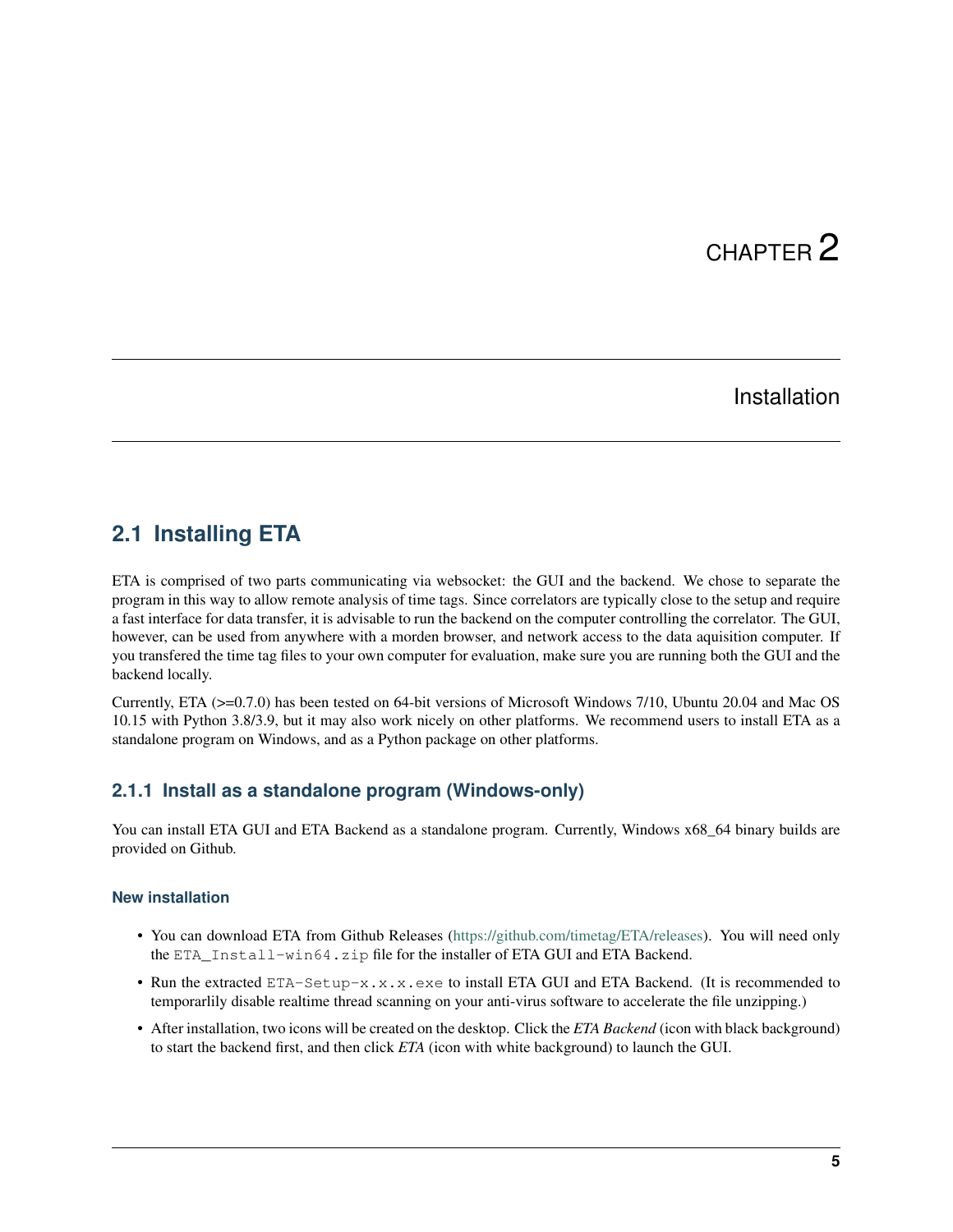#### **Updating the existing installation:**

- ETA will attempt to download a new release if one exists at program start. It will then be automatically installed when the program is closed. If you prefrer to do it manually you can run the extracted  $ETA-Setup-x.x.x.$ exe like in a fresh installation.
- Check the Github Releases [\(https://github.com/timetag/ETA/releases\)](https://github.com/timetag/ETA/releases) for further information about whether the recipes should be updated.

## **2.1.2 Install as a Python package**

#### **For offical Python distribution:**

- If you use offical Python installation, type python3 -m pip install etabackend --upgrade to install ETA. Please note that on certian platforms you should put python instead of python3.
- After installation, type python3 -m etabackend to start ETA Backend.

#### **For Anaconda/Miniconda in separate environment:**

• Open the Anaconda promt and type the following lines. This will create a conda environment for ETA with python newer than 3.8 but not 3.9, yet (incompatible with llvmlite).

```
conda create -n ETA python=3.8
conda install -n ETA pip
activate ETA
pip install etabackend
```
- Activate the ETA conda envronment, and type python -m etabackend to start the ETA Backend.
- Optionally, you can create a short cut for faster launching. Create a text file and add the following, adjusting the path to your Anaconda installation, then save save as a .bat file.

```
@echo off
set PATH=%PATH%;C:\Users\<username>\Anaconda3\Scripts
@call C:\Users\<username>\Anaconda3\Scripts\activate.bat ETA
@call python -m etabackend
```
#### **Launch the GUI**

• When the Backend is started, it should look lile

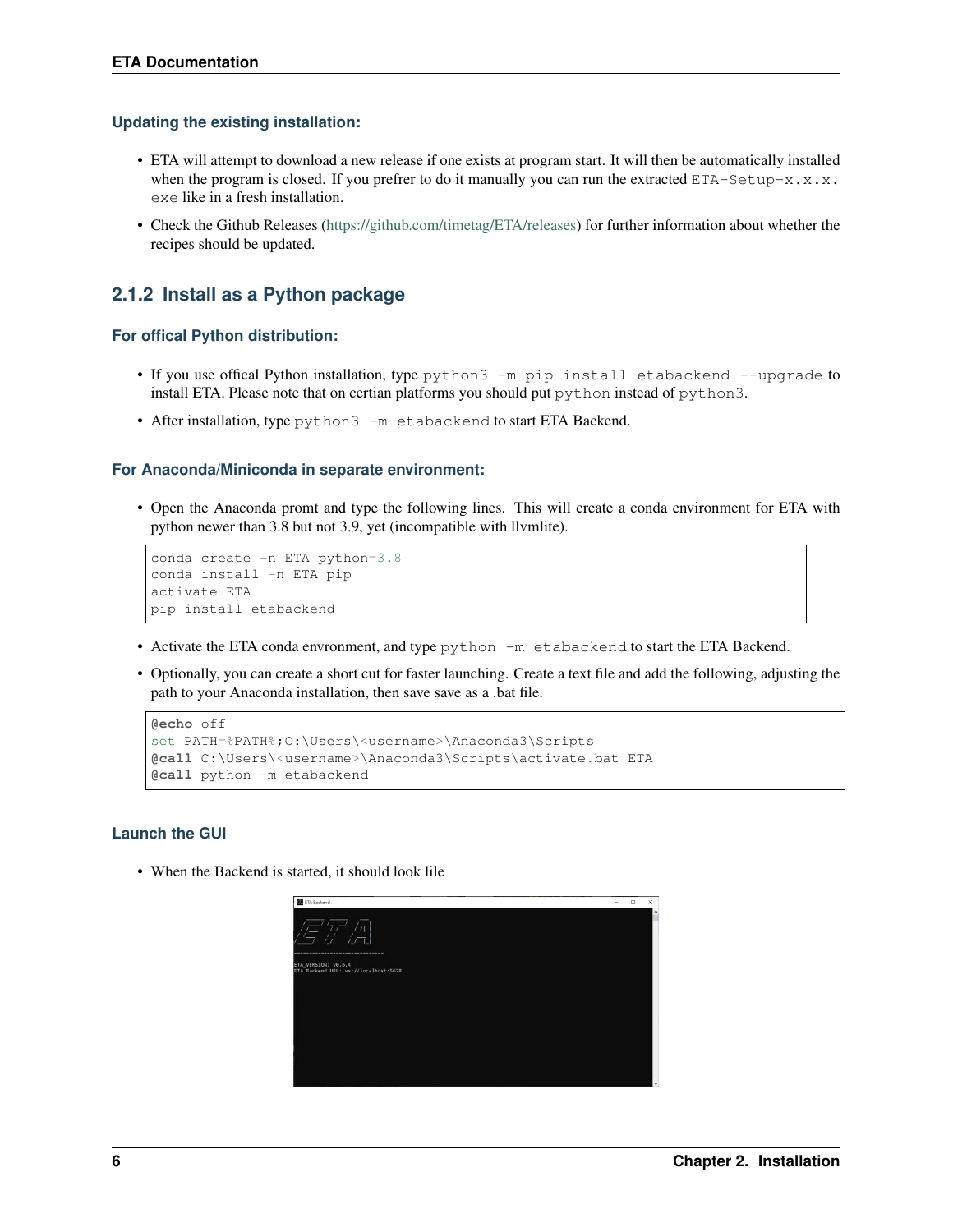• Open a Web browser window and type the ETA URL on the address bar to launch the GUI.

## **2.1.3 Verify the Installation**

- After launching the ETA GUI, click New and then click Simulation, it will load a simulation recipe which can run without any actual timetag. Click the "Run" besides the Display Panel you want to execute to see the results.
- In order to analyze your own time tag file, you can drag a recipe (recipe\_name.eta) onto the main screen to load it, specify filename in the variables, and then click "Run" button besides the Display Panel you want to execute.

If problem occurs, try pip install --upgrade again to upgrade each [ETA dependencies](https://github.com/timetag/ETA/blob/master/requirements.txt).

# <span id="page-10-0"></span>**2.2 Configurating ETA for remote access**

The computer which runs the ETA Backend will do the number crunching and it might be advantageous to run it on the computer which has the timetag files so the (potentially large) files do not have to be copied around. This is just a recommendation, though.

- In the ETA GUI you can then specify the IP address and port number of the computer running the backend, which can just be localhost:5678 if you run backend and frontend on the same PC with the default settings.
- Remote access is disabled by default to keep your computer safe. You can enable it by setting the enviroment variable ETA\_LISTEN to 0.0.0.0, and set ETA\_IP and ETA\_PORT to the IP address and the port that you want to use for remote connection to this computer.

Note: Remote access might be dangerous if your IP and port are directly accessible via Internet. Considering setting up a firewall.

# <span id="page-10-1"></span>**2.3 Try ETA without installation**

You can access the [ETA Web GUI](https://timetag.github.io/ETA/etabackend/static/) on any platform with a Web browser.

Note: Please note that the Web GUI will always follow the current master branch, and it may not match your ETA Backend version.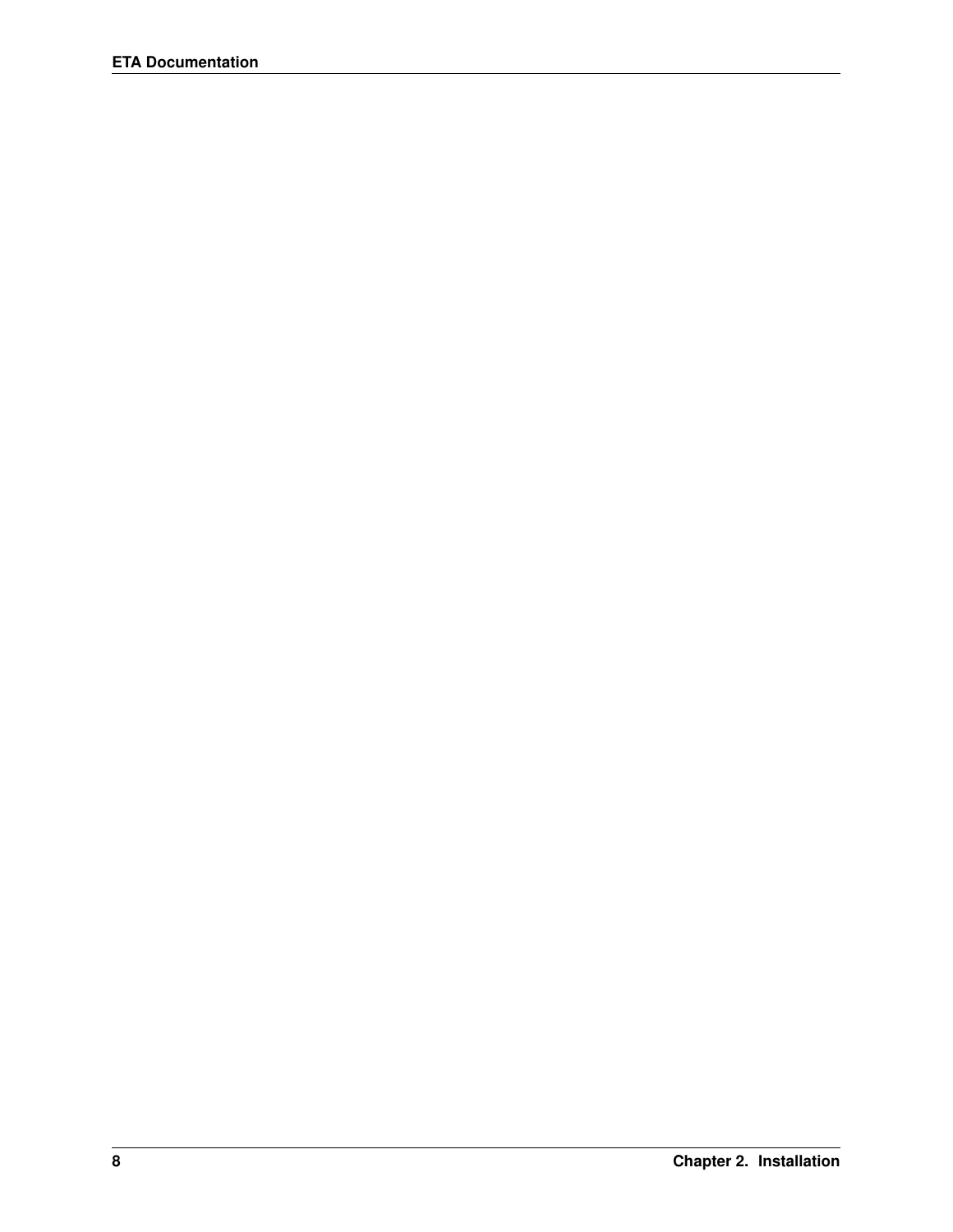# CHAPTER 3

# Using the pre-made recipes

<span id="page-12-0"></span>Here we want to provide some information about the pre-made recipes.

# <span id="page-12-1"></span>**3.1 Simple Lifetime**

This recipe is determining time differences between events on two different channels. This means starting the stopwatch on an event on one channel and stopping on an event on another channel. These time differences are then logged into a histogram. Depending on the ch sel (read: channel select) variable it can record differences between the SYNC and the delayed channel  $(0 (t)$ , between the SYNC the delayed channel  $(1 (t)$  or between the delayed channels 0 and 1  $(\pm 3)$ .

#### **3.1.1 Input**

You can browse your file system to select a timetagged file using the folder icon on the right of the file variable. If the filename is removed afterwards, leaving only a folder as file input, the code will run over all the files in the given folder.

#### **3.1.2 Delay**

The channels are duplicated (0->2 and 1->3) with a configurable delay by the dealy line instruments. Afterwards the actual time differences are taken from the delayed copies. To adjust the delay, change the second argument of the emit(channel\_number, delay\_in\_ps) function. This feature lets you compensate for physical differences in fiber patchcord and coaxial cable length for the two optical and electrical signal paths in an HBT setup.

#### **3.1.3 With or without reset**

A Start-Stop measurement can be performed with or without resetting the start time. To understand the difference, imagine the starting of the clock being triggered by an event on channel 0. If the next event happens to occur on channel 1 everything is clear: the clock is stopped and the time difference is recorded to the histogram. But if the second event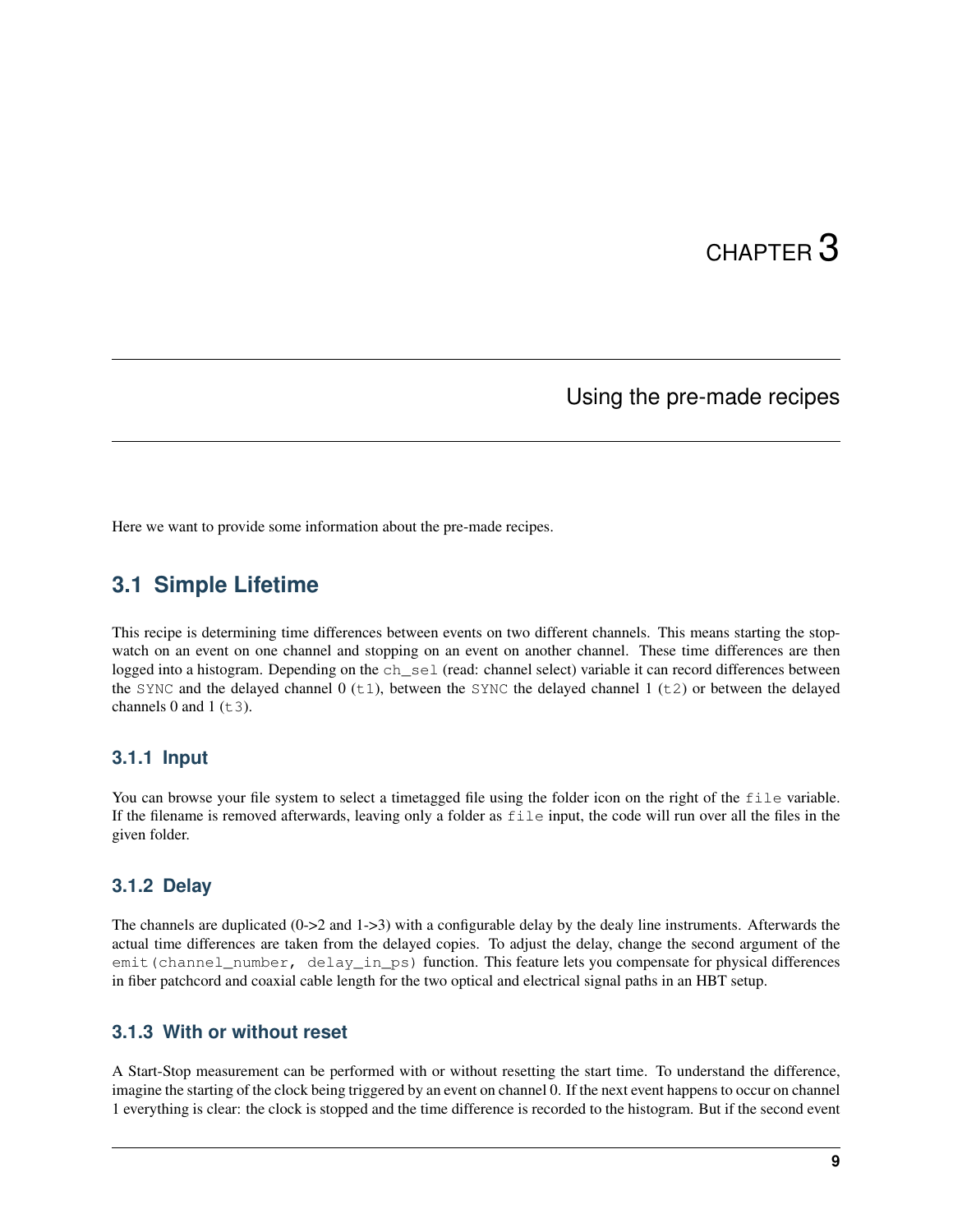occurs on channel 0 we have to decide how to handle this case. We can either ignore this event and all other events on channel 0 until an event shows up on channel 1 (start-stop without reset) or we can reset the clock on every event on channel 0, only measuring the shortest time differences (start-stop with reset). The latter case approximates a proper correlation at time delays close to 0 and is typically used as an analysis if full correlation is not available. Note, that for long time scales it is absolutely neccesarry to do a full correlation to get an accurate result, especially if interresting features are not at 0 time delay (e.g. if the antibunching dip in an autocorrelation of single photons is shifted away from 0 time delay). You can switch between reset modes by adding/removing a transition from the running state to itself with the channel number of the start channel.

## **3.1.4 Output**

You can choose to display an interactive histogram plot with plotly or pyplot or you can save a  $\star$ .txt,  $\star$ .png and \*.eps file by running the corresponding code panel.

# <span id="page-13-0"></span>**3.2 Correlation**

This recipe is determining the time differences between all events on the zeroeth and first physical channel, starting the time on each event on channel 0 and stopping on each event on channel 1 for each start (full correlation). These time differences are then logged into a histogram.

## **3.2.1 Input**

You can browse your file system to select a timetagged file using the folder icon on the right of the file variable. If the filename is removed afterwards, leaving only a folder as file input, the code will run over all the files in the given folder.

#### **3.2.2 Delay**

The channels are duplicated (0->2 and 1->3) with a configurable delay by the dealy line instruments. Afterwards the actual time differences are taken from the delayed copies. To adjust the delay, change the second argument of the emit(channel\_number, delay\_in\_ps) function. This feature lets you compensate for physical differences in fiber patchcord and coaxial cable length for the two optical and electrical signal paths in an HBT setup.

#### **3.2.3 When to use**

It should be the first recipe you think about for auto- and cross correlation. It is also the right choice for investigating features far away from 0 time delay.

#### **3.2.4 Output**

You can choose to display an interactive histogram plot with plotly or you can save a  $\star$ .txt file by running the corresponding code panel. You can also have a look at the examples for fitting in the interactive plot and the examples for saving figures of a zoom-in and a full auto-correlation including analysis.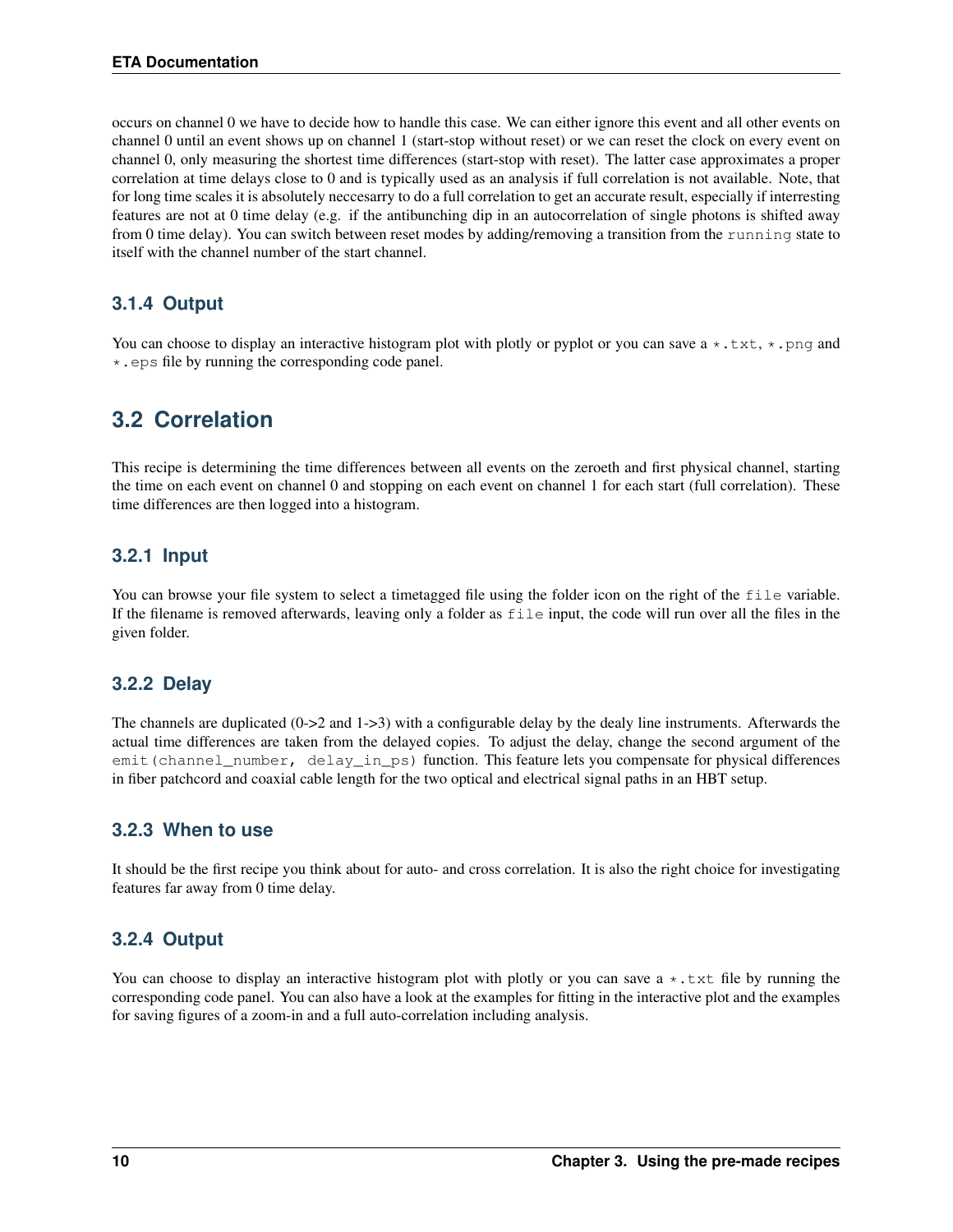# <span id="page-14-0"></span>**3.3 Two-time correlation**

This recipe records the time differences between a sync channel and two other channels into a 2D histogram. A COINCIDENCE(name, slots, emit\_on\_ch\_x\_when\_filled) tool is used to record stops for events on the two channels. If ch 0 has two or more events before ch 1 has an event, the most recent timestamp is used, like in the case of start-stop with reset. Once both slots of the COINCIDENCE tool are filled, it emits a signal on a virtual channel to let the program know that it is time to record the time differences to the last sync before the earlier event into a 2D histogram.

## **3.3.1 Usage**

Since the plot is 2D the amount of data ponts can increase dramatically with small changes in the binsize and bin number. The current plotting libraries used cannot handle these amounts of data easily and it is therefore advised to keep the bin number < 500 and increase the histogram range by binning with the binsize. The data can be moved around in the 2D histogram by adjusting the third element in each of the two dimensions of the HISTOGRAM(name,[(number\_of\_bins,bin\_size,"time-your\_delay"), (number\_of\_bins,bin\_size,"time-your\_delay")]).

## **3.3.2 Output**

You can choose to display an interactive histogram plot with plotly or bokeh or you can save  $a * \text{.eps}$  and  $a * \text{.prg}$ file by running the corresponding code panel.

# <span id="page-14-1"></span>**3.4 Realtime**

This recipe allows you to view an on-the-fly analysis of your data while the correlator is still recording it. This has been tested with HydraHarp and quTAG correlators. You can either accumulate a histogram or only show the latest update e.g. for alignment. The analysis performed in this example is a full correlation.

## **3.4.1 Usage**

As explained in the start-stop and correlation recipes, you can adjust a delay if the feature you are interested in is at the edge or outside the histogram area. You can do this by opening the "Instrument Designer" for the delay lines  $DLO-2$  and  $DLI-3$ . The delay lines copy the events on channel 0 (or 1 in case of  $DLI-3$ ) to a new channel (first argument of the emit function) with a delay specified in the second argument of the emit function: emit (new channel number, delay in picoseconds). You can adjust the width of the histogram. This is done with a combination of the bins and binsize variables in the start screen. The y-axis will automatically rescale to accomodate the growing histogram. An important adjustment is the speed at which the file is processed. This is done by selecting how many events one chunk should have before the program bothers to analyse this chunk. Use the variable records\_per\_cut on the home screen to adjust this. (note: this will happen automatically soon)

You might want to switch between accumulating the histogram to showing only the most recent chunk. We call these modes accumulation and alignment mode, respectively. By default the graph will start accumulating the histogram but a button can switch to alignment mode if desired. There is also a button to switch between logarithmic and linear plotting of the y-axis.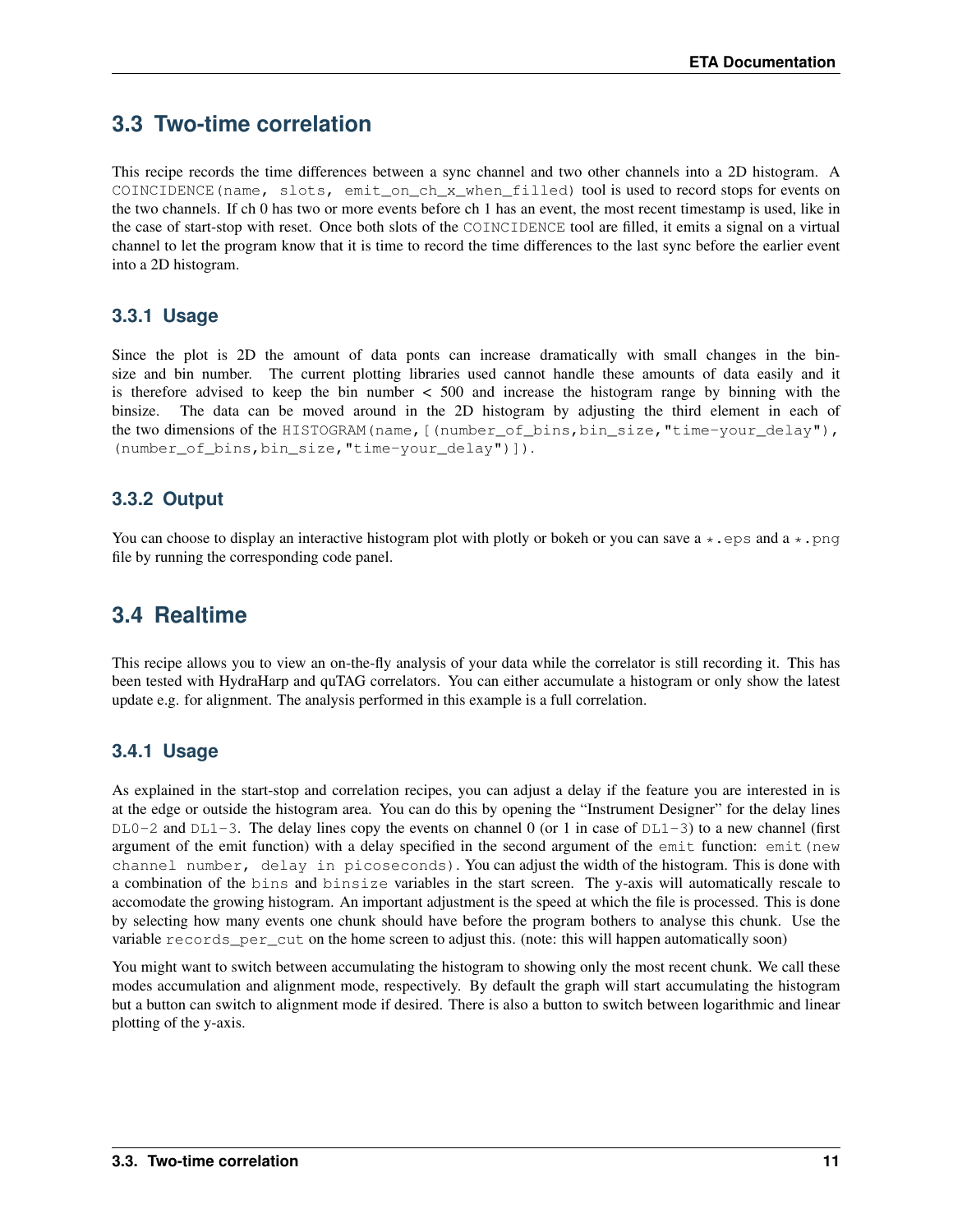# <span id="page-15-0"></span>**3.5 Frequently asked questions**

## **3.5.1 How are the channel number assigned in ETA?**

In order to easily migrate recipes between different time tagger hardware, ETA unifies the physical channels and virtual channels in the same "address space". See RFILE in Tools.

## **3.5.2 How is HHT3 mode different from other modes?**

Assuming the sync channel (CHN0) is always connected to the laser and CHN1 and CHN2 are connected to SPDs, there should be no difference on the recipe side. There will be some measurement error only if the sync is not perfectly stable.

However, if you plug SPDs signals on CHN0 and CHN1, then you will need different recipes for T2 and T3, since CHN0 is not recorded in T3 mode, and we need special actions for guessing the last sync signal. Transitions on ETA graph cannot be triggered on the non-existing CHN0 signals in the T3 mode.

## **3.5.3 Graph looks strange sometimes**

See <https://github.com/timetag/ETA/issues/59>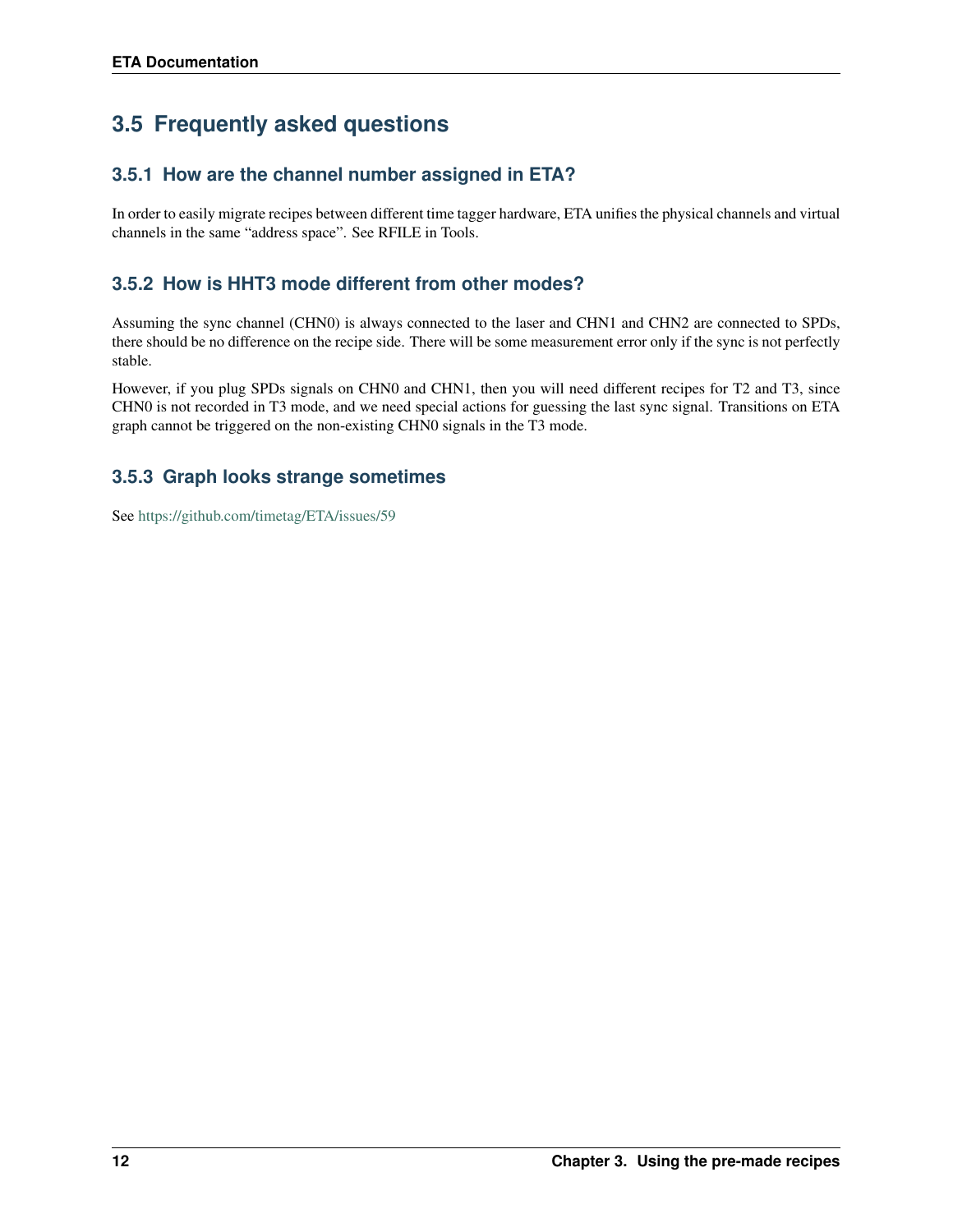# CHAPTER 4

# Making recipes

<span id="page-16-0"></span>Each ETA recipes consitis of Virtual Instruments , Script Panel and optionally Parameter.

Here is the workflow of building an ETA recipe, if you are not using ready-made ones.

# <span id="page-16-1"></span>**4.1 Add Virtual Instruments to perform analysis**

Click the Virtual Instruments button on the main screen to create a new analysis routine and open it in the Instrument Designer.

This is the place where you define how exactly the ETA backend analyses your data.

You create an analysis instrument in two steps:

- Create a state diagram [\(https://en.wikipedia.org/wiki/State\\_diagram\)](https://en.wikipedia.org/wiki/State_diagram) through which the program transitions that covers all relevant states that your analysis undergoes (left-hand side of the instrument)
- Create some (simple) code to define what actions should be performed upon one (or several) specific transitions (right-hand side of the Instrument Designer)
- Add your time-tagger in Virtual Instruments

Make an RFILE in the action panel.

Specify the name for RFILE, assign the physically available channels and the number of marker channels.

TODO: explain how to do it with PicoQuant HydraHarp400

• We can use the state diagram described above to analyze a time tag file with two channels in a start-stop manner. For this we need to add a histogram into which we save the time differences between events. We also need a clock to record these time differences. Both these entities can be created with the help of the "Create" menu in the top bar of the Instrument Designer. You can also directly type into the code panel:

```
HISTOGRAM(name, (number_of_bins, bin_size))
CLOCK(name)
```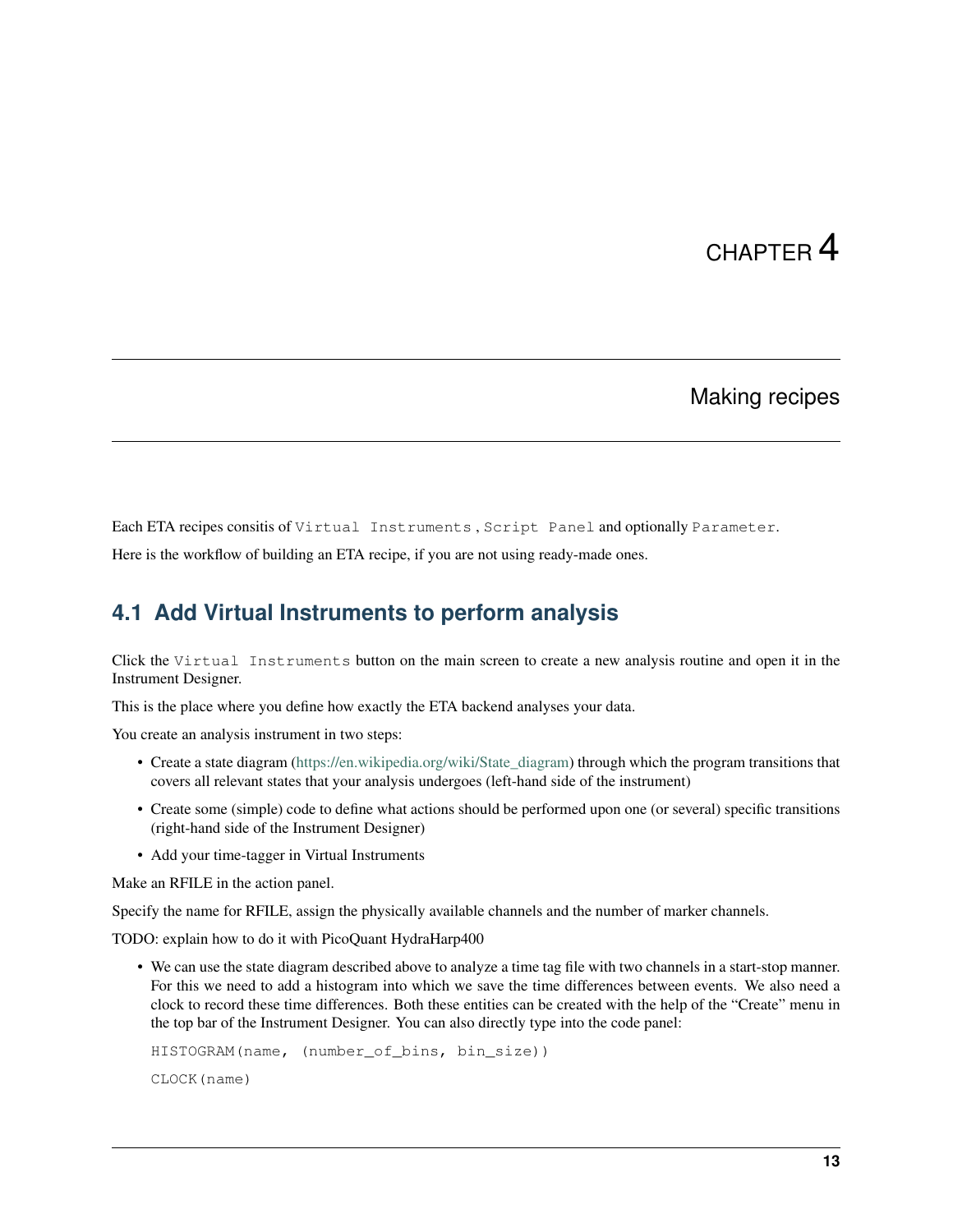

From this point on I will assume that the state diagram is labelled as follows:

I will also assume the histogram is named h1 and the clock is named c1. We will define actions so that we use channel 0 as the start channel and channel 1 as the stop channel. (Note, that this analysis will not record time differences between closest events, since the start is not reset if a second event occurs on channel 0 before an event occurs on channel 1. See Section "Coincidence Measurements")

To define an action you select a transition after which you would like the action to happen.

With this transition selected press SHIFT + T (think: Trigger). You will see state\_at\_arrow\_tail–list\_of\_channel\_numbers–>state\_at\_arrow\_head followed by a colon (:) appear in the code on the right-hand side. By using indentations you can now specify actions that should be performed upon completion of the transition. In case of a start-stop measurement we want to start the clock when there is an event on channel 0. We therefore write:

```
idle--0-->taking_time:
 c1.start()
```
To stop the clock and record the time difference in our histogram we write:

```
taking_time--1-->idle:
 c1.stop()
 h1.record(c1)
```
#### Additional Info:

- States can loop to themselves.
- Labels can be written underneath the state (e.g. when they become too long to fit) with SHIFT + M (think: Mark)

TODO:explain the following and add more functions

```
COINCIDENCE()
TABLE()
```
#### Allowed action definitions

TODO: Insert graph

```
a--1--&>b:
  action1
a^{--2}, 4^{--}b:
  action2
b: #involves all transitions arriving to b
  action3
```
TODO: explain all the analysis actions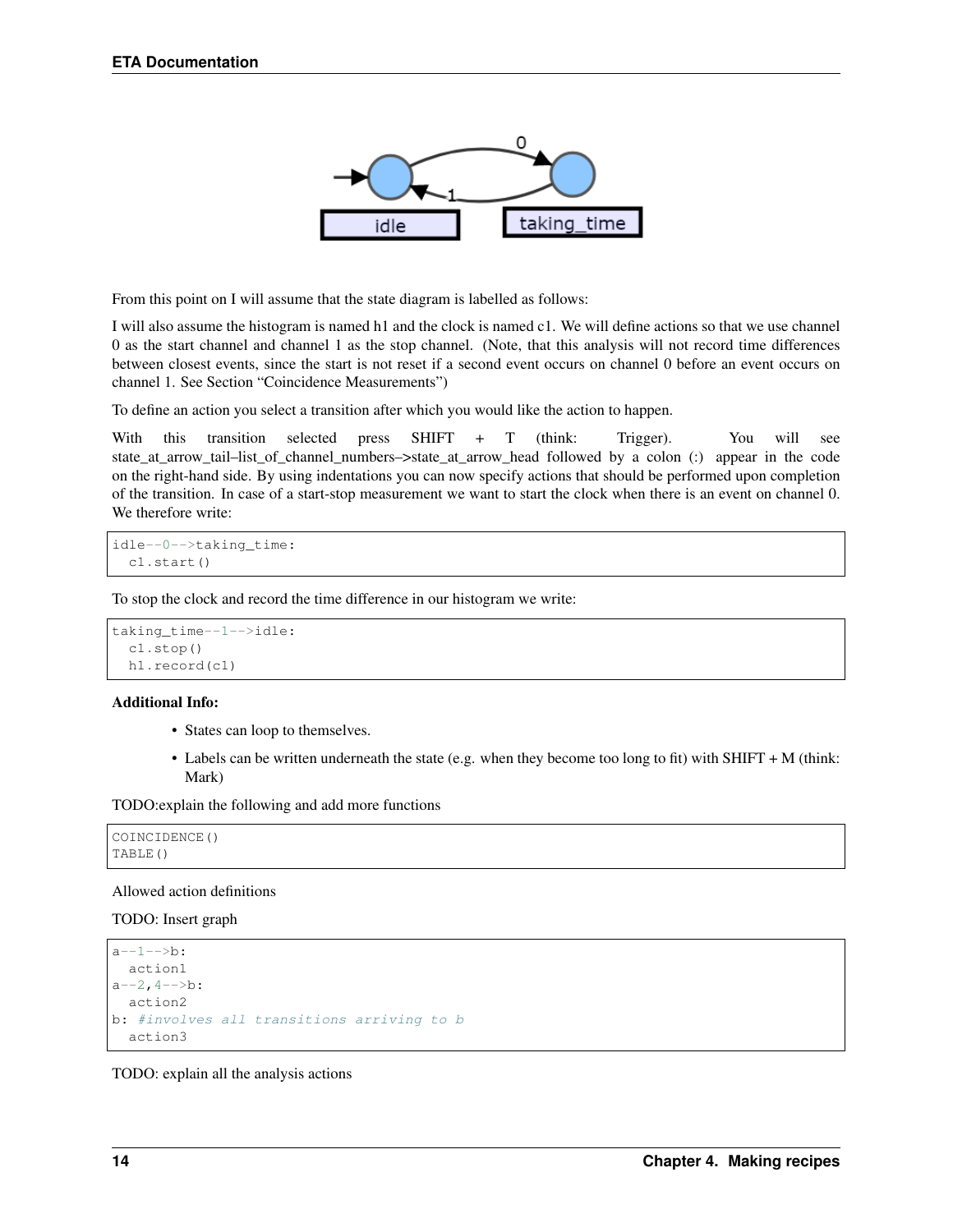```
start(clock)
start(c1)
Start a clock labeled c1.
stop(clock)
stop(c1)
Stop a clock labeled c1.
emit(channel_number, waittime_ps, period_ps, repeat)
emit(2,10)
Emit signal to a channel 2 after 10 picoseconds.
record(histogram,clock)
record(h1,c1)
Record the time interval on clock c1 to histogram h1.
fill(coincidence,slot_number)
fill(coinci1,1)
Record coincidence event on slot 1 of coincidence tool coinci1.
clear(coincidence, slot_number)
clear(coinci1,1)
Clear coincidence event of coincidence tool coinci1.
```
## <span id="page-18-0"></span>**4.2 Add Script Panel**

In the Script Panel you tell ETA to run your analysis and define what happens with the result.

A minimum example that saves the data as an Origin-compatitable  $\star$ . txt file looks as follows:

```
import numpy as np
result =eta.run(eta.clip(filename)) #tell ETA to run the analysis on "filename"
histogram = result["h1"] #get the table from result
np.savetxt("h1.txt",histogram) #save the txt file for the histogram
eta.send("processing succeed.") #display message on GUI popup
```
Instead or in addition to saving a file, the data can be displayed/treated in various ways. In the following example dash from plotly is used to create an interactive graph from a histogram. app is a Dash object which gets modified with the style configurations. eta.display(app) is used for displaying the Dash on the GUI side.

```
import numpy as np
import dash
import dash_core_components as dcc
import dash_html_components as html
import plotly.graph_objs as go
result =eta.run(eta.clip(filename))
histogram = result["h1"] #get the table from result
app = dash.Dash()
app.layout = html.Div(children=[
   html.H1(children='Result from ETA'),
   html.P(children='+inf_bin={}'.format(inf)),
   dcc.Graph(
        id='example-graph',
        figure={
```
(continues on next page)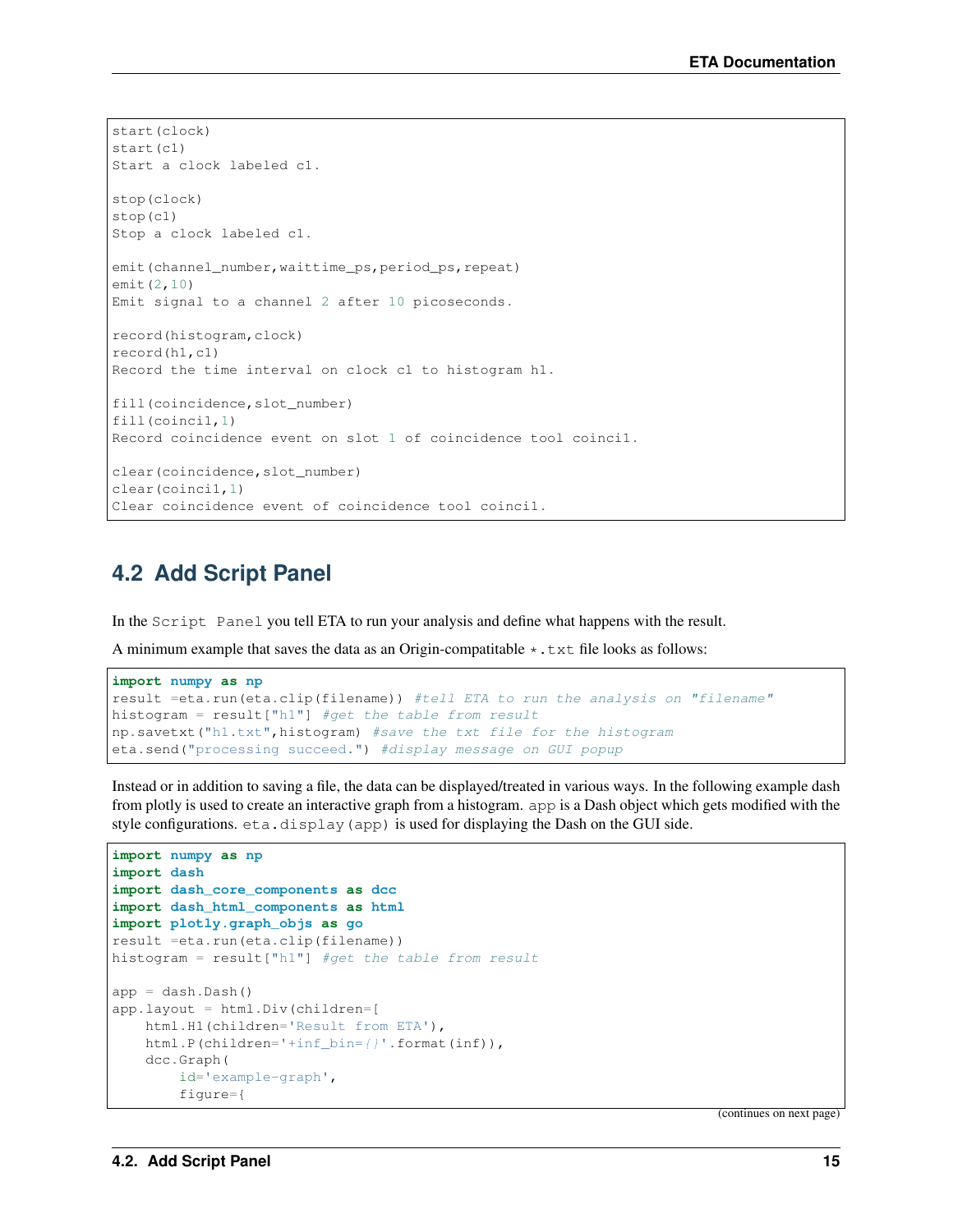(continued from previous page)

```
'data': [
                 {'x': np.arange(histogram.size), 'y': histogram, 'type': 'bar', 'name
˓→': 'SF'},
             ],
             'layout': {
                 'title': expname
             }
        }
    \big)])
eta.display(app)
```
Please refer to our pre-made recipes for inspiration.

# <span id="page-19-0"></span>**4.3 Run your analysis**

Once you have added Virtual Instruments and Script Panel, return to the home screen and press Run on the Script Panel of your choice.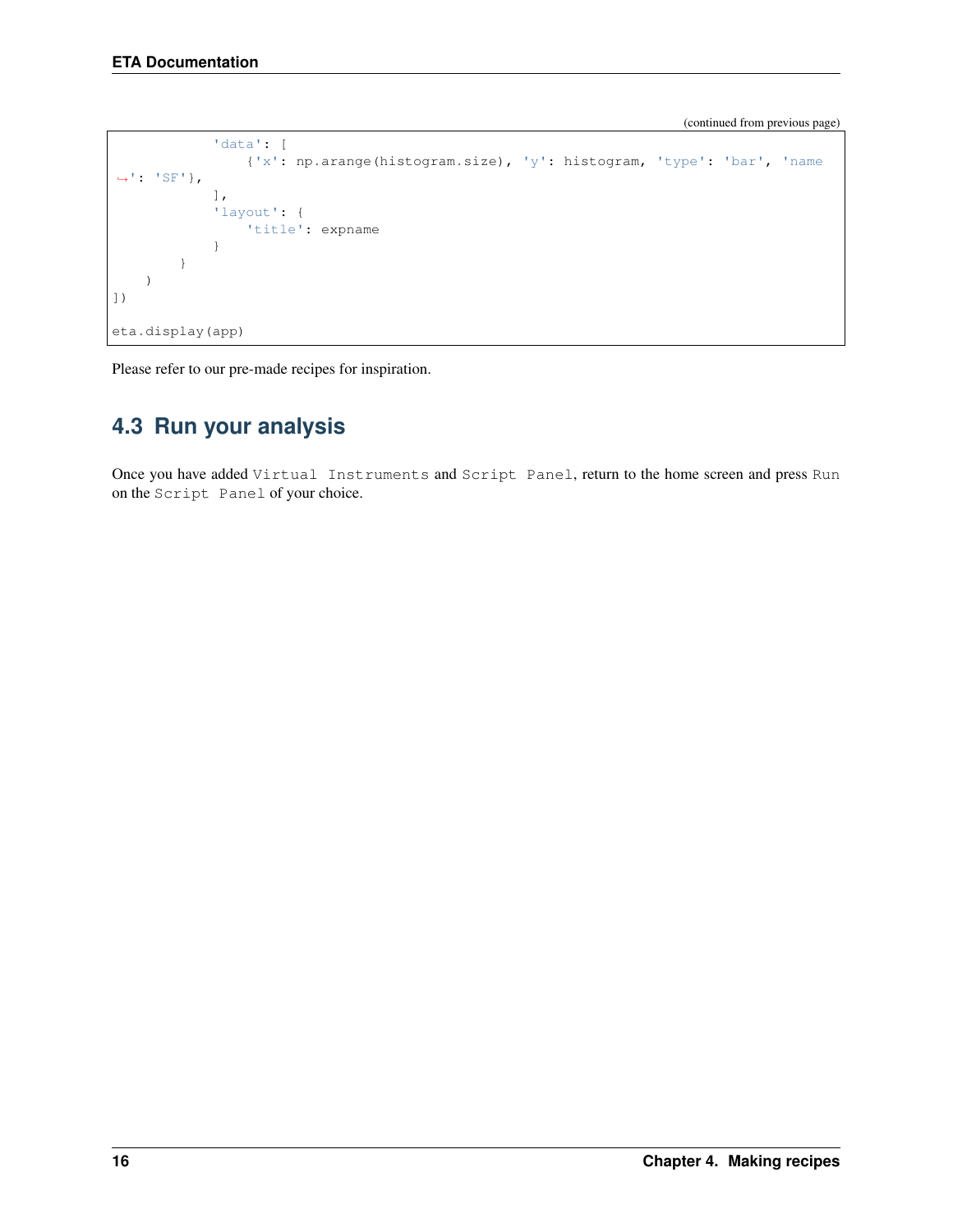# CHAPTER 5

# State Diagram

<span id="page-20-0"></span>To get a better understanding, let's first consider a simple example of a state diagram with two state before we move on to a working ETA example.

The states we want to consider for our abstract example are music\_playing and silence. A transition between the states is triggered by either play or stop, depending on the current state.



We start in the silence state, indicated by the arrow with it's tail attached nowhere.

If we want this to become musical chairs we need to define some actions. We would like participants to start running around the chairs when entering the music\_playing state and sit down on the chairs when entering the silence state, then remove the participant who did not find a chair and remove one of the chairs.

• We can create a similar diagram to the example above by left-clicking to create a state, left-clicking again to create a second state and left-click-dragging between the states to create the transitions. Or you can left-clickdrag on the first state to directly create the second state and a connecting transition and then create the remaining transition by left-click-dragging back from the second state to the first one. It is important for the system to have a defined starting point. We can define the initial state by selecting a state (left-click) and then pressing SHIFT + I (think: Initial). To label a transition with its condition, select a transition and double click it. Transition labels must be channel numbers separated by commas  $(0,1,2)$  with channel numbering starting at zero  $(0)$ .

The labelling mode for states can be entered the same way but names can be any string of allowed characters (alphanumeric and most special characters, but not spaces and commas).

All states and transitions must be labelled.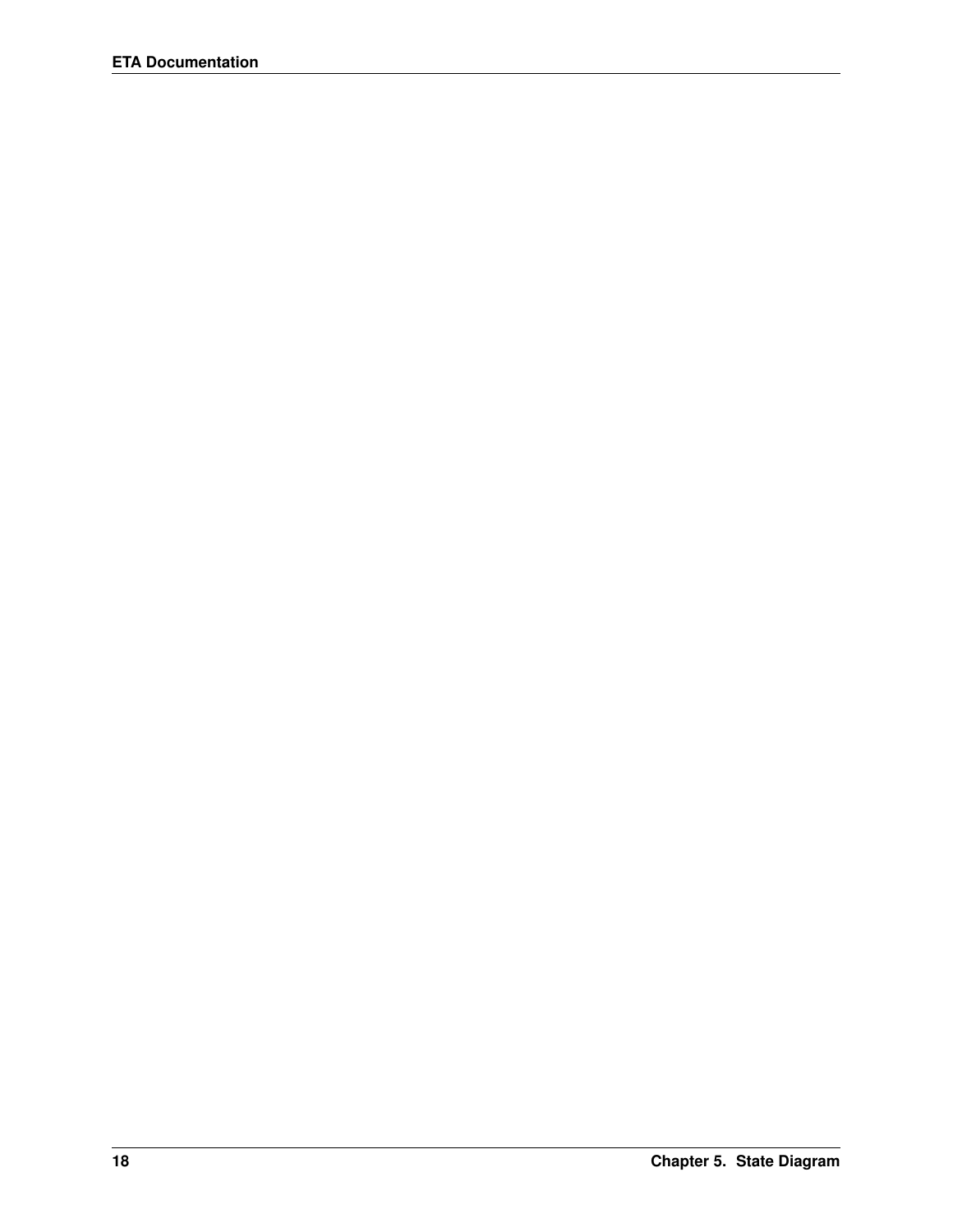# CHAPTER<sup>6</sup>

# Tools and Actions

<span id="page-22-0"></span>As mentioned before, Virtual Instruments are used to perform timetag analysis in an ETA recipe, and each Virtual Instrument consists of a graph on the left-hand side and a code panel on the right-hand side. Tools and Actions can be put in the code panel to specify what should be done when there is a state change on the graph.

Each Action belongs to a certain Tool. Tools can be created with a user-specified name and some other parameters. The name is used to refer to the Tool later when performing Actions. The parameters that have default values can be omitted.

For example, if you want to record a time interval of two events, you can create a CLOCK Tool called clock first, and then do Action clock.start() to start this clock.

In the following documentation, we list the built-in Tools and their Actions in the current version of ETA.

Note: Please note that ETA is still under development. Tools and their Actions might be changed in the future.

# <span id="page-22-1"></span>**6.1 RFILE**

RFILE(name, [signal channels], [marker channels])

RFILE is a read-only source of timetags. It works like a placeholder, for the physical timetagger device in the realworld, in the Virtual Instruments. The availble channels in the physical device will be mapped to the assigned channel number, which can be used by all the Virtual Instruments.

Each RFILE should be later connected with a Clip generator in eta.run, see *Customizing Script Panel* for more details.

### **6.1.1 Parameters**

• **signal channels** (default:[0,1,2,3]) This parameter specifies the signal channels mapped from the timetag source.  $[0,1,...]$  reads as [first real channel, second real channel, .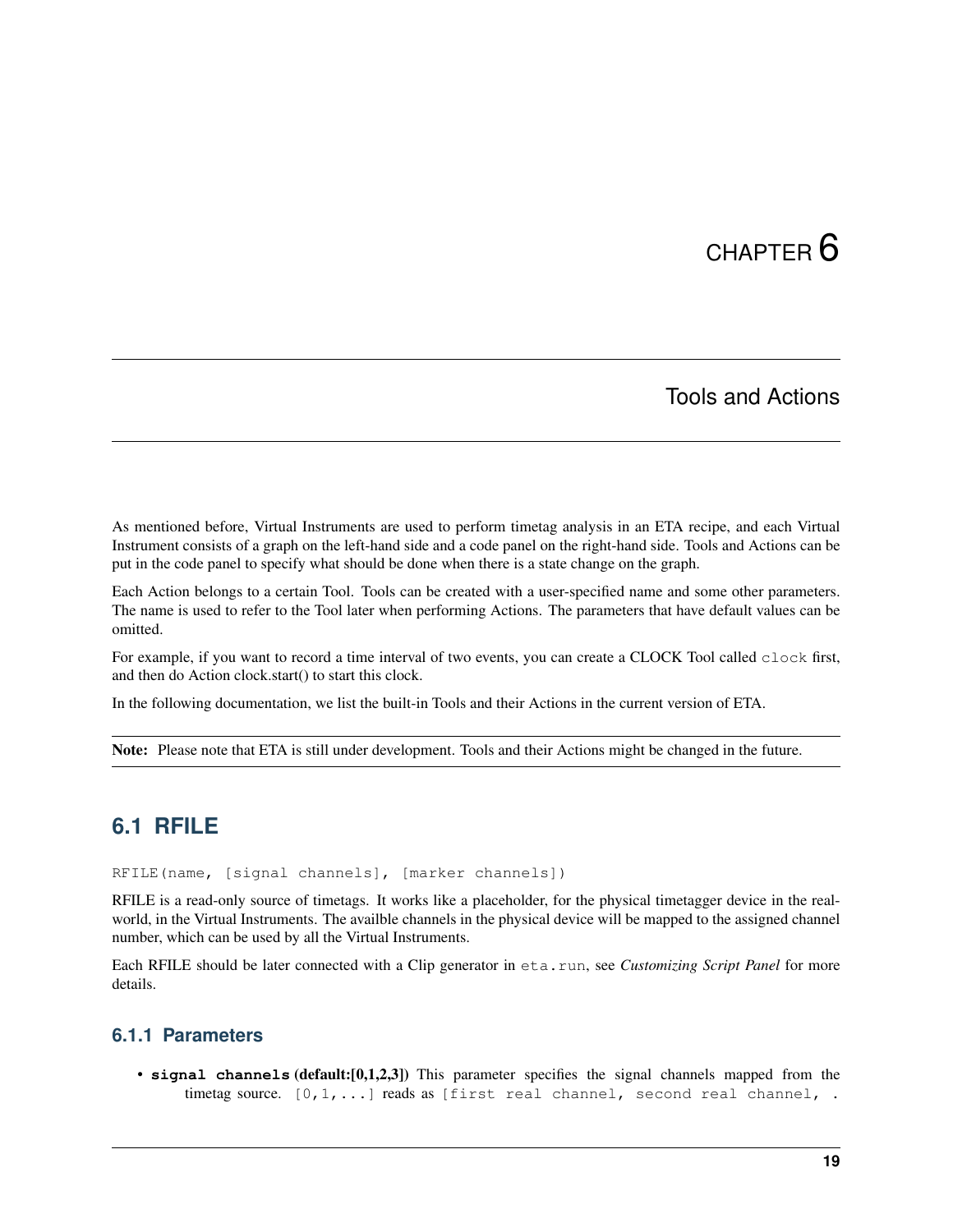..]. You should always put *ALL* availble channels on the timetagger device in the list, even if some of the channels wasn't plugged-in.

• **marker channels** (default:[]) Simialr to signal channels, but this parameter specifies the marker channels. This parameter is only for HydraHarp devices.

Note: The RFILE Tool can be defined on any Virtual Instrument graph. You just need to define it once, and it works as if the the signals are emitted the signal from that Virtual Instrument.

Channel numbers in RFILE should be continously ascending, like  $[1,2,3]$  or  $[2,3,4]$ , and any of them should be smaller than any virtual channel number. There should be a clear boundary between virtual channel numbers and real channel (signal and markers channel) numbers.

# <span id="page-23-0"></span>**6.2 CLOCK**

CLOCK(name, max start times, max stop times)

CLOCK is a time interval recorder with a start button and a stop button. The CLOCK remembers the time when it is started or stopped, and it calculates the time interval as the output.

There is a special case of CLOCK called "multi-CLOCK", where the buttons can be pressed for multiple times. The "multi-CLOCK" has a maximum limit of recorded events, and it will drop the oldest event when it reaches this limit.

Note: Please also note that ETA will not automatically clear the recordings in the CLOCK, they can only be overwritten.

#### **6.2.1 Parameters**

- **Max Start Times** (default:1) This parameter specifies the maximum limit of start events that can be stored in the recorder.
- **Max Stop Times** (default:1) This parameter specifies the maximum limit of stop events that can be stored in the recorder.

Note: Max Stop Times should be set to 1, and Max Start Times should be set to a very large number when doing correlational measurements, so that you correlate each signal on one channel to every signal on the other channel.

The performance will not be influenced significantly if this value is very large, since only part of the recording of the clock, say  $c1$ , will actually read during h1. record(c1), which is decided by the histogram size at compiling time.

Auto-expanding of this valued was removed for performance consideration. Because expanding will make the analysis stuck completely everytime it moves old recording to a new continuous memeory, and a linked-list based solution is not suitable here as it breaks the nice caching for analysis actions that favors continuous memeory, like h1.  $record(c1)$ .

### **6.2.2 Actions**

- **clock.start()** Start the clock at the current time.
- **clock.stop()** Stop the clock at the current time.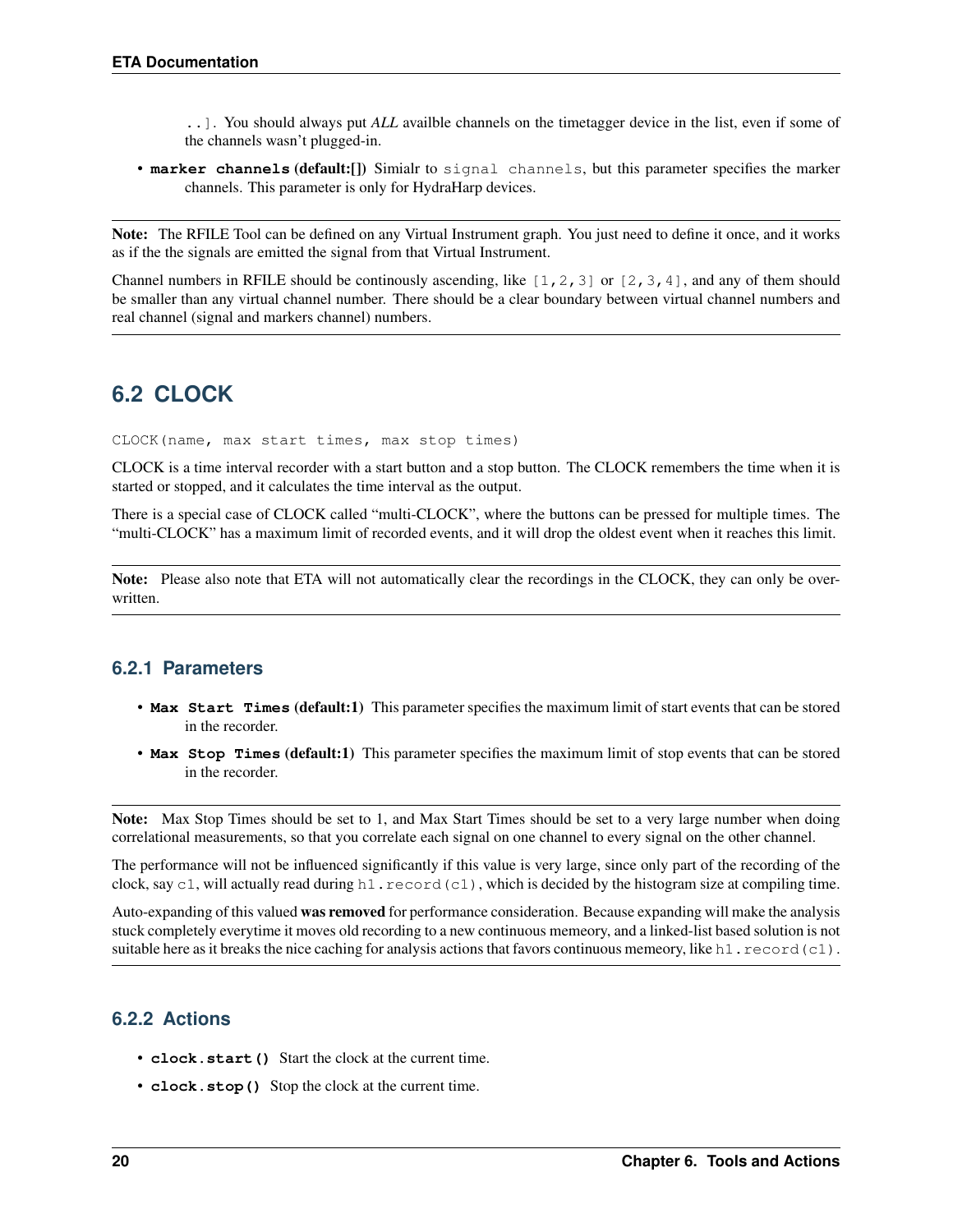- **clock.start (LAST\_SYNC)** Start the clock at the last sync. The time for the last sync is calculated from SYNCRate.
- **clock.infer\_start\_from\_stop(SYNC)** Using the stopping time to find the last specified type of signal before it, and then overwrite the starting time to the time of this signal. If the clock is a single-startmulti-stop clock, then the earliest stopping time value it stores will be used for inferring the start.

Note: clock.infer\_start\_from\_stop(SYNC) and clock.start(LAST\_SYNC) use the SYNC period to reconstruct the SYNC signal, which is not recorded in HydraHarp T3 mode files.

If multiple T3 mode file are used, they will both starts at time 0. If the SYNC rates are the same, they are automatically synced without extra efforts. If the SYNC are different, the SYNC will be taken from the first defined RFILE, as the master RFILE. You can also mannualy set SYNC rate to a clip using your\_t3clip.SYNCRate\_pspr in the Script Panel, stretching all files' internal time to match the master RFILE.

If T3 and T2 are mixed in sources, it should work similarly. Things get a little bit complicated if T2 doesn't start at 0 while T3 does. In order to mix them properly, you will need to manually modify the T2 Clip object with a negative value added to your\_t2clip.GlobalTimeShift, which will applied to all channels within the that Clip.

• **[clock1,clock2,...].sort(start)**

Sort the starting time of a group of clocks, preserving their stopping time. This is useful if you want to record multi-dimensional histograms with the axis indicating the arrival order (first photon, second photon) instead of channels (detector1, detector2).

Note: Please note that multi-CLOCK is not yet supported.

The first parameters can be also changed to stop, to sort the stopping time of a group of clocks, preserving their starting time.

#### **6.2.3 Examples**

Performing a start-stop measurement:

```
CLOCK(c1,1,1)
state2:
    c1.start()
state1:
    c1.stop()
    t1.record(c1)
```
# <span id="page-24-0"></span>**6.3 HISTOGRAM**

```
HISTOGRAM(`name`,[(`number_of_bins`, `width_of_bins_in_picoseconds`,
`time_interval_modifier`),...], [`image_pixels_x`, `image_pixels_y`])
```
Histogram generates statistics of time intervals. The time intervals that fall out of the histogram will be ignored. Histograms can be 1-dimensional or multi-dimensional, and it can be put into an array that is 1-d or multi-d.

The histogram can be retrieved using its name from the returned dictionary from eta.run() in the Script Panel for further processing and plotting.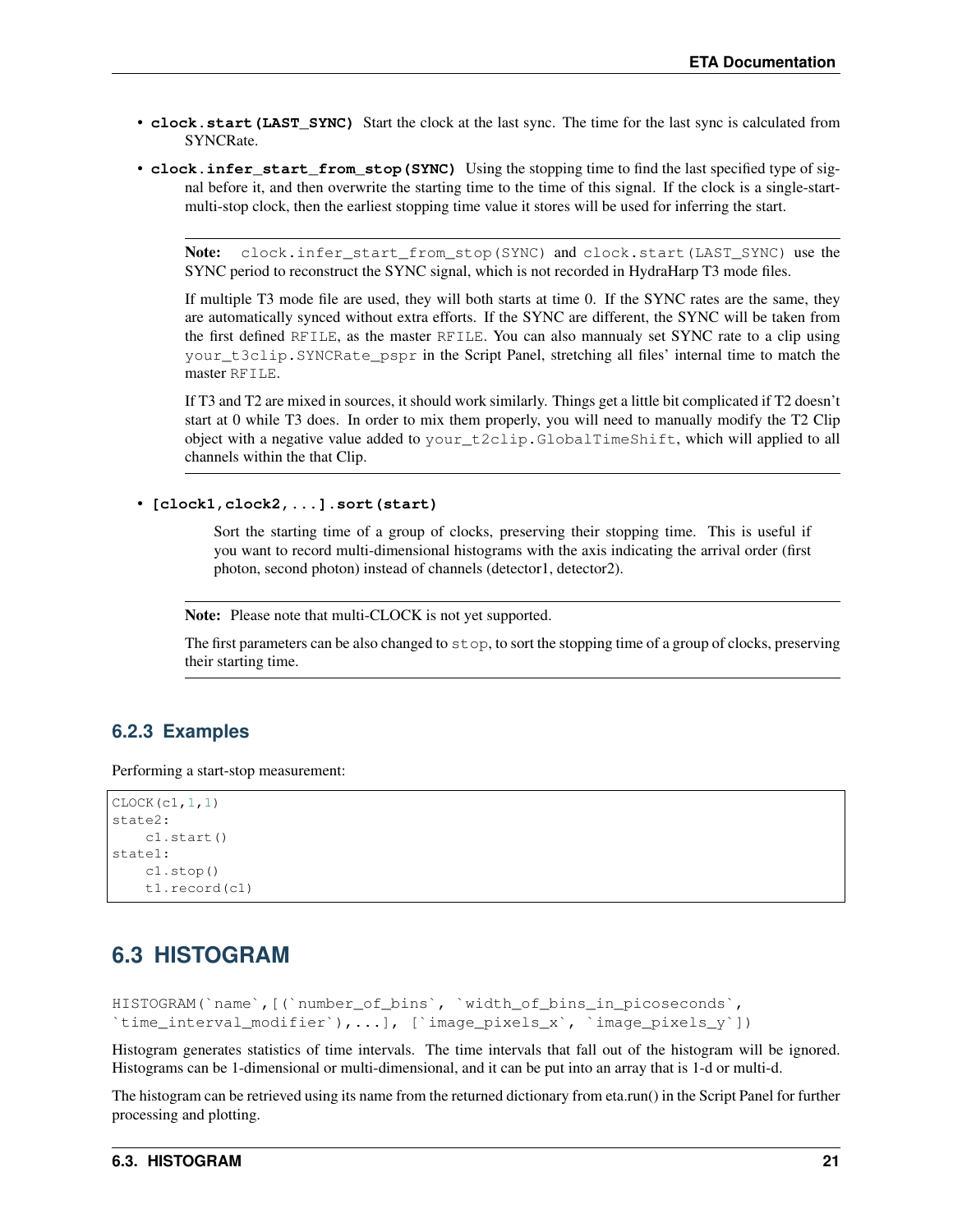## **6.3.1 Parameters**

• [(`number\_of\_bins`, `width\_of\_bins\_in\_picoseconds`, `time\_interval\_modifier`),...] (requ A list of dimension specification. One tuple is used per dimension. The first value of the tuple indicates the number of bins in the histogram. The second value of the tuple indicates the size of each bin in the histogram.

The third value of the tuple is optional, it is a string of numba expression wrapped by "" that modifies the time intervala. It should take a variable of the old time interval named  $t$  ime as the input, and returns the new time interval, which will be used later for locating the index of bins in this dimension.

Note: The product of the histogram parameters bin size and bin number gives you the maximum correlation length, if you are performing a correlational analysis.

If the histogram is multi-dimensional, specify one tuple for each dimension, like  $[(100,16), (200,$ 16)].

Note: By default, the Nth bin in the histogram with bin width binsize includes the N\*binsize and excludes the  $(N+1)*binsize$ . Time interval modifier would be handy if you want want to flip this default policy. For example, if you have 16ps as binsize, and you want to exclude 0ps, 16ps, ... and include 16ps, 32ps,... form the fisrt, second, ... bins, simply put HISTOGRAM(h1, num\_of\_bins,16,"time-1").

If you need logarithmic binning, use HISTOGRAM(h1, [(100,24,"round(math.  $log(time)$ )")]). The code actually works as if the time interval modifier is injected to every h1.record() throughout the recipe.

If you need a super long linear histogram that exceeds the memory, try making a histogram with the time interval modifier "time-`histogramoffset`". This would move the position of "time zero", thus truncate the histogram to a given position from left. Then you can set different the histogramoffet with Parameter on the main GUI, or from the Script Panel. You may run the same analysis many times with the same timetag file source but different histogramoffset, and glue the histogram results together on a disk.

• **Extra Dimensions** The 1-d or multi-d histogram can be put into an array which is 1-d or multi-d, forming "an array of (consistent) histograms" The extra dimension adds before the histogram dimensions, usually used for making images.

## **6.3.2 Actions**

- **histogram.record(clock)** Record the time interval of clock into a 1-dimensional histogram.
- histogram.record(clock1,clock2,...) Record the time interval of clock1 and clock2 into a multi-dimensional histogram. The order of clock should be the same as the order of dimension.

This is usually used to explore the joint probability distribution of two types of events.

• **histogram.record\_all(clock)** histogram.record\_all is the Cartesian product version of histogram.record. It records all the time intervals of the multi-CLOCK clock into the histogram.

This is usually used together with a multi-start-single-stop CLOCK to correlate signals from one channel to the another channel.

Using record\_all with a multi-dimensional histogram is not yet supported.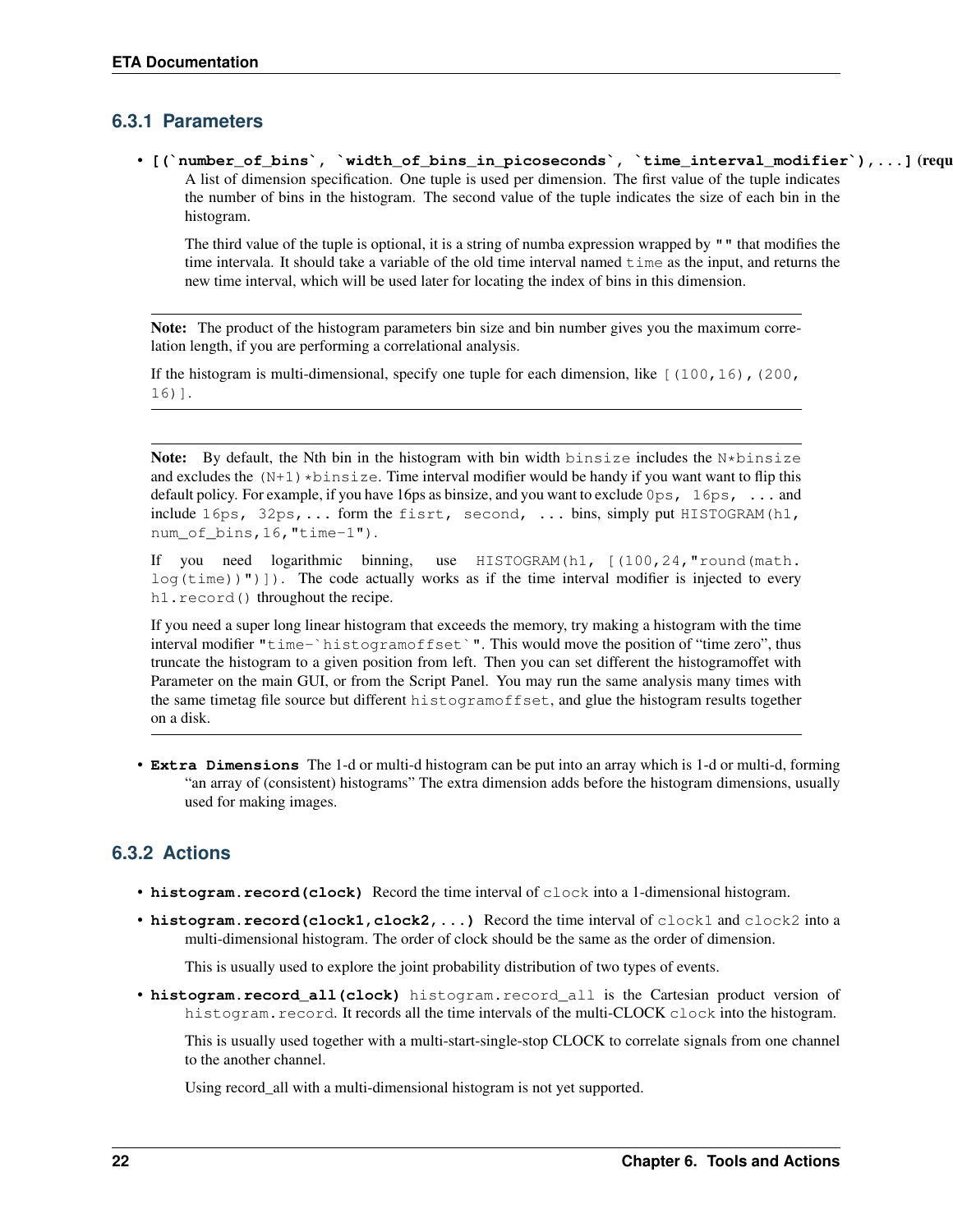- **histogram**[x][y][...].record(clock,...) Record the time interval of clock into an image of 1-dimensional or multi-dimensional histograms. This is usually used in biology imaging, where x and y can be obtained from state transitions of markers, which indicates the position of the scanning instrument.
- **histogram[x][y][...].record\_all(clock,...)** Combination of histogram[x][y]. record(clock,...) and histogram.record\_all(clock)
- **histogram.clear()** Zero-out the histogram. Useful for making a histogram of a given period of time.

## **6.3.3 Examples**

#### Performing a correlation:

```
HISTOGRAM(t1,(100,16))
CLOCK(c1,100,1)
started:
    c1.start()
stopped:
    c1.stop()
    t1.record_all(c1)
```
# <span id="page-26-0"></span>**6.4 COINCIDENCE**

COINCIDENCE(name, num\_of\_slots, coincidence\_flag, time\_interval\_threshold)

Coincidence is a Tool that keeps track of a coincidence. It has multiple Coincidence Slots which can be filled with timetags individually. The coincidence condition is fulfilled, when all of the slots are filled and the time interval between the current time and each of slots is less or equal to time\_interval\_threshold. This tool will create an INTEGER with coincidence\_flag to indicate if the coincidence condition is fulfilled.

#### **6.4.1 Parameters**

- **num** of slots (required) The number of coincidence slots in this coincidence tool.
- **coincidence\_flag** (required) An INTEGER to indicate if the coincidence condition is fulfilled.
- **time\_interval\_threshold** (default: INF) Time interval in picoseconds between the current time and each of slots should be less or equal to time\_interval\_threshold to fulfill a coincidence.

## **6.4.2 Actions**

- **coincidence.fill(slotid)** Fill (or overwrite) the coincidence slot *slotid* with the current time. Then it checks immediately if the coincidence condition is fulfilled, and changes the INETGER coincidence\_flag to either 0 or 1 as an indication.
- **coincidence.clear(slotid)** Clear the coincidence slots *slotid*.
- **coincidence.reset()** Clear all coincidence slots.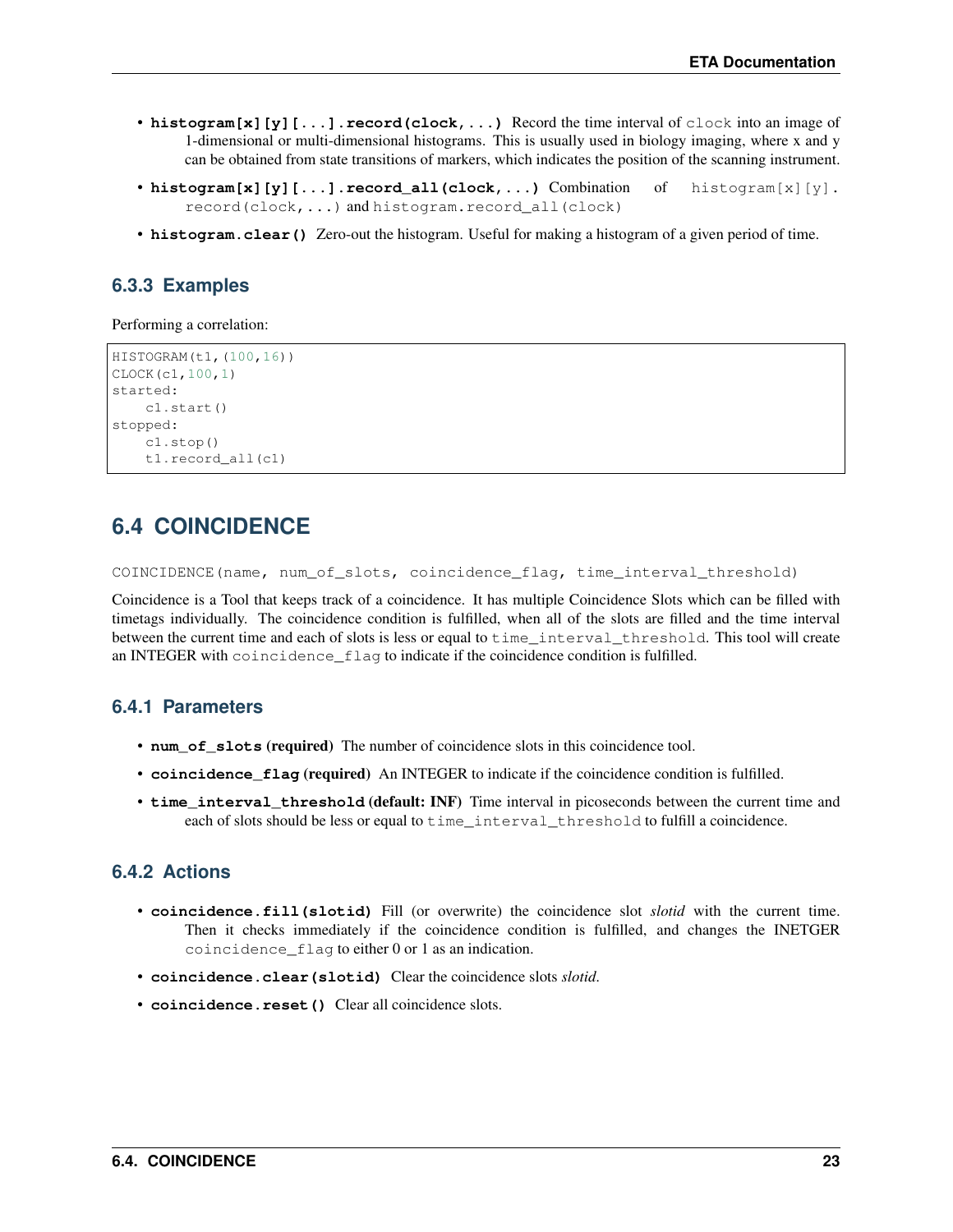## **6.4.3 Examples**

Usually, you would like to fill different slots at the events from different input channels.

You may also want to do a conditional emittion when the coincidence condition is fulfilled, to generate singals for further analysis like counting the number of coincidences in other VIs.

```
COINCIDENCE(co1, 2, co1_flag)
a--6-->a: #trigger on signal form chn6
   col.fill(0) # fill the slot 0 of the coincidence tool, col_flag may flip
˓→automatically according to the coincidence condition
   emit(12,0,0, co1_flag) # emit on chn12 only when col\_flag == 1co1.reset() # clear all the coincidence slots
a--7-->a: #trigger on signal form chn7
   co1.fill(1) # fill the slot 1 of the coincidence tool, co1_flag may flip_
˓→automatically
   emit(12,0,0, co1_flag) # the same conditional emission.
   co1.reset()
```
# <span id="page-27-0"></span>**6.5 INTEGER**

INTEGER(int\_name, init\_value)

Integer is a Tool that records a integer value. It will be shared across actions, embedded code, and it will be returned in the results.

### **6.5.1 Parameters**

• **init\_value** (default: 0) The initial value for the integer that will be assigend right after starting a new analysis, before feeding in the fisrt Clip.

### **6.5.2 Actions**

• **int\_name=<liter\_value>** Assign value to an INTEGER tool. You can also use it in the embedded code.

# <span id="page-27-1"></span>**6.6 SELF**

The instrument itself is also a Tool. When using its actions, the instrument doesn't need to be referred by its name.

## **6.6.1 Actions**

• **emit(chn, waittime=0, period=0, repeat=1)** Emit a signal to chn after waittime, both are either integer values or the name of an INTEGER Tool. It can also emit some repeated signals with a *period* in picoseconds if repeat is set to larger than one.

The maximum limit of channel number chn is 255, and the minimum limit of chn is larger than the largest channel number assigned for the RFILE.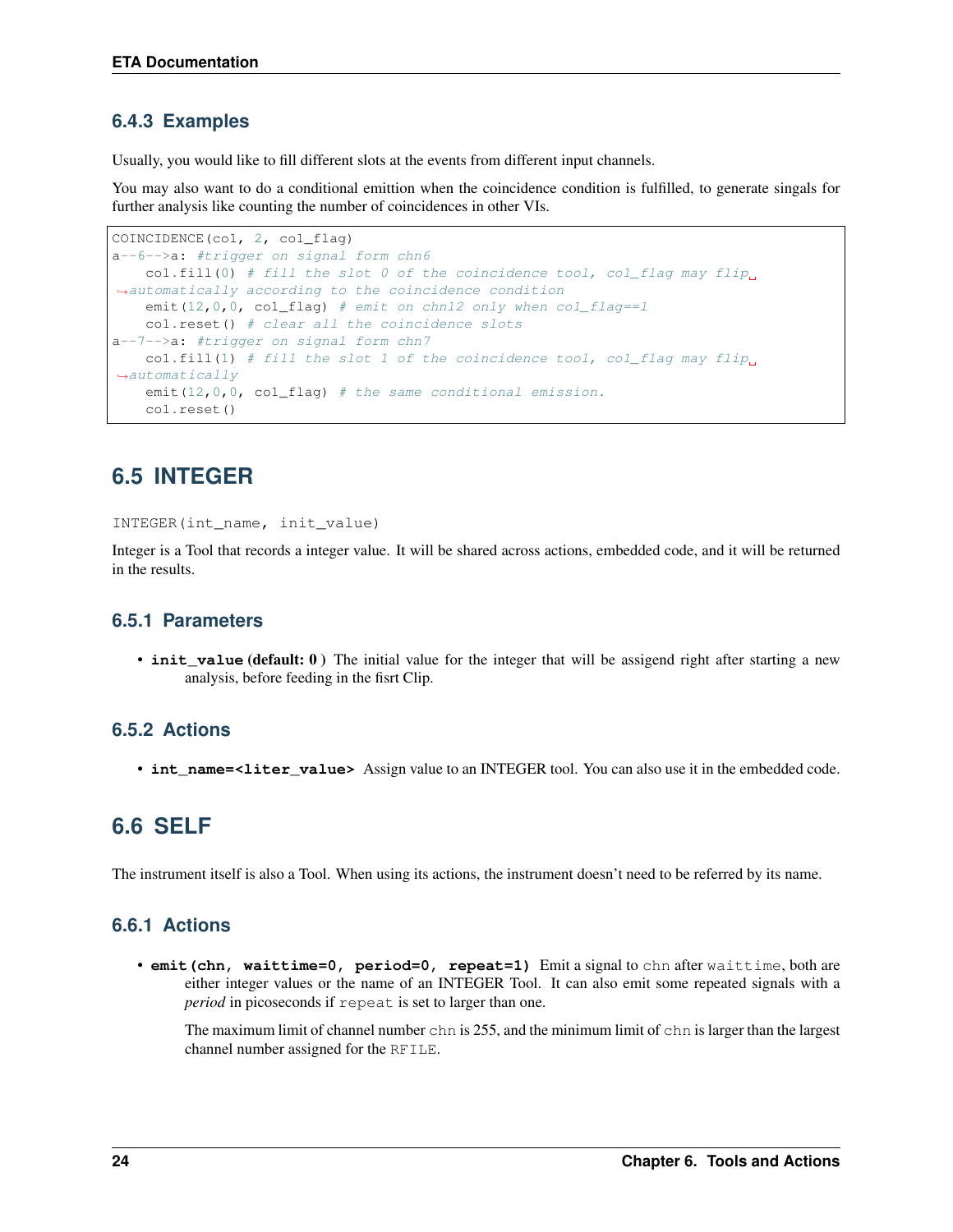Note: It is not allowed to emit to any channel in a RFILE, since it is read from a timetag file (timetagger channels or markers). The emitted signal will never be written to RFILE to prevent corrputing the readonly timetag data.

You can use a INTEGER as a flag to do a conditional emittion. emit  $(8, 0, 0, \text{col}_\text{1,0})$  will only emit on channel 8 when co1  $\pm$ lag == 1. When co1  $\pm$ lag==0 no event will be emitted.

If you need to merge signals from two channels into one channel, simply emit them into a new unused virtual channel. Channels can also be used as routers. For examples, you can route events to different Virtual Instruments based on some status that is controlled by the markers.

• **cancel\_emit(chn)** Flush all the previously emitted events in the channel chn.

Cancelling emitting a real channel from a timetag file will terminate the analysis before the ETA reaches the ending of the current section of the file.

• **interrupt ()** Pause the current analysis and return to Python code in the Script Panel, if auto-feed is disabled.

This is useful for implementing time-based clipping or ROI (region-of-interest) clipping.

You can use interrupt() to pause the analysis, when a certian event happens or a certian state is reached. Then, from the Python side you can get the current positions for every timetag Clips, which was from multiple time taggers and provided in  $eta$ .run() as sources. With those positions, you can later run analysis using some new clips constructed form the same file.

Note: Please note that interrupt() will NOT do anything if auto-feed is enabled. Set max\_autofeed=1 to disable it.

For time-based clipping or ROI (region-of-interest) clipping, when interrupt() happens, result,task=eta.run({'timetagger1':generator1,...},return\_task=True,  $\max$  autofeed=1, ...) will return, so that you can get absoulte positions of the original timetag file using your\_pos1 = result['timetagger1'].get\_pos() .

Discard result if you are performing time-based cutting, and use the histograms in the result to decide if you would need to perform clip.get\_pos() if you are doing ROI cutting. You may also need to keep the task discriptor, if you want to resume this paused analysis to find the second cutting point. Then you can either truncate the original timetag files into many small ones, or save this absolute position list for later use with eta.clip\_file(...,read\_records=your\_pos2-your\_pos1, seek\_record=your\_pos1)

Please note that ROI cutting and time-based cutting should be viewed as advanced alternative to  $eta$ . split file() and eta.clips. In most of the cases, you can built a event router with conditional emit(), which can be easily integerated into existing analysis and run in realtime.

• **abort ()** Abort the analysis and return to Python code in the Script Panel, leaving the results at their current states. Unlike interrupt(), the analysis task can neither be resumed by auto-feed nor by manual resumption.

#### **6.6.2 Examples**

Making a delay line:

```
ch0_event:
  emit(2, 130)# here, ch0 is duplicated to ch2 with a delay of 130ps, making a
→delay line (continues on next page)
```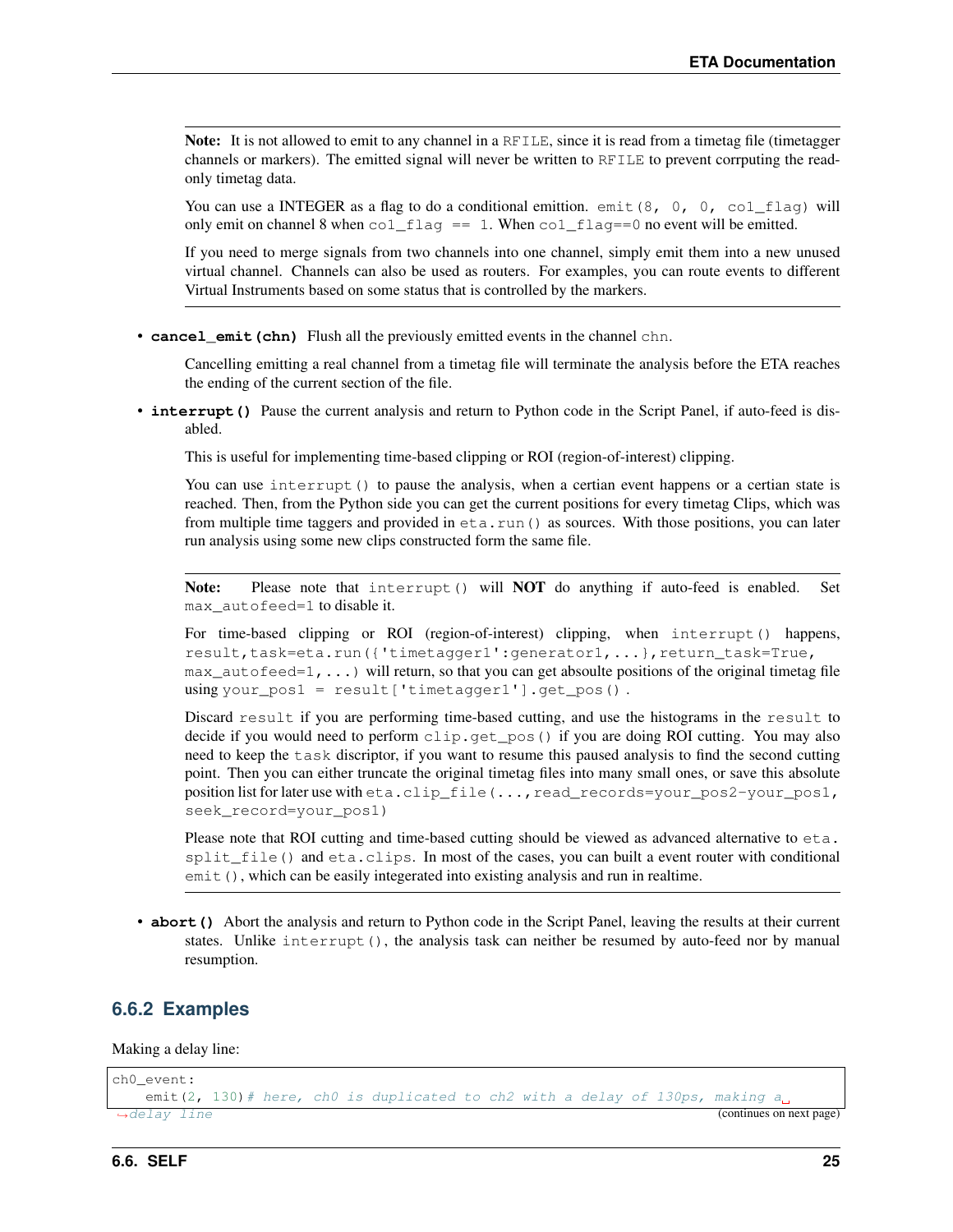# <span id="page-29-0"></span>**6.7 Extending Actions using Embedded Code**

Apart from the built-in actions, you can also use a embedded code to extend the functionality of ETA.

Embedded code can be wrapped in a { and }. If the code contains curly brackets, a pair of  $\{\{\text{and }\} \}\}$  can be used.

The embedded code uses a restricted sub-set of Python language, and a limited subset of Numpy function is imported with *np*. Internally, ETA uses Numba to compile the Python code into LLVM and link it with the built-in actions and other parts of the program.

Note: Please note that features that requires import, exec or file I/O are not available. Calling built-in actions in embedded code is not currently supported.

We noticed that the built-in tools and actions already serve as a good basis for many different experiments. But we still want to add more actions for different analysis purposes. If you created some custom Action for extending the functionality of ETA, please share it :)

#### **6.7.1 Examples**

Here is an example for sampling randomly delays from a exponential decay and then emitting a signal with this delay whenever a transition from state a to state b happens via channel 1. This type of embedded code might, for example, be useful for a Monte-Carlo simulation.

```
INTEGER(random delay) # define an INTEGER for use by both actions and embedded Python
a--1-->b:
    #execute the embedded Python code
    {
        delay_from_sync = 200
        binsize = 16random_delay_arr = ((np.random.exponential(125, 1)+delay_from_sync)/binsize)
        random_delay = round(random_delay_arr[0])*binsize
    }
    emit(3, random_delay) # emit on the channel 3 with a dealy of random_delay
```
Here is an advanced example for simulating a 50%-50% beam splitter for randomly redistributing a singal on channel 3 to channels 4 and 5.

```
VFILE(4)
VFILE(5)
INTEGER(retchn)
a = -3 - -5:
    {
         options = np \text{.asarray}([4,5])retchn = np.random.choice(options)
    }
    emit(retchn,0)
```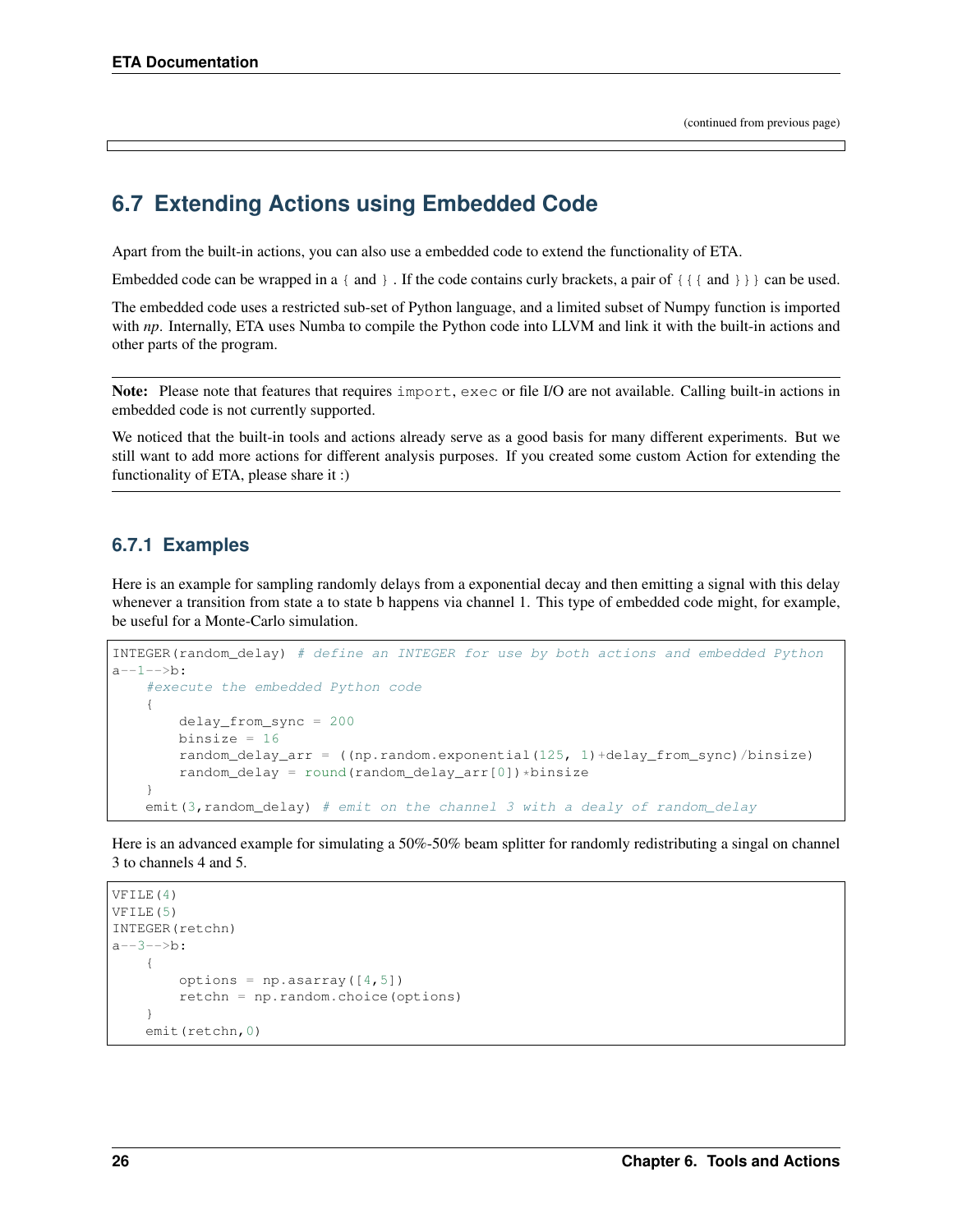# CHAPTER 7

# Script Panel

<span id="page-30-0"></span>In the ETA recipe, Script Panel provides the user interface for each experiment.

The common usage of Script Panel is to start an analysis on an existing time-tag file or a realtime time-tag sources, display results, and provide interactive controls of the acquisition device (time-tagger) or the analysis.

ETA provides Python API to allow customization of the Script Panel. Here we list all the API in the latest version of ETA. Please refer to the pre-made recipes for examples.

Note: When running the Script Panel, the entire recipe will be sent to ETA Backend. ETA will first check the Virtual Instruments and then start executing the code for the current Script Panel.

The code is executed in an isolated environment with an eta object and other user-defined parameters (only those in the same group of Script Panel will be visible) as global variables.

You can also import third-party Python libraries like numpy or matplotlib, etc.

Please note that ETA Backend can only run one Script Panel at the same time. If you have multiple ETA GUI connected to ETA Backend, the running requests will be put in a queue.

# <span id="page-30-1"></span>**7.1 Prepare Timetag Clips**

You need to prepare Clips of time-tags before running the analysis. Clips contian the actual timetag data, together with the metadata of the timetag data, like measurement resolutions, which are crucial to the correctness of an analysis. Clips can be loaded from a section of timetag file, or constructed from an exsiting buffer given by the timetagger library.

Due to the nature of the timetag data, we recommend using the Python generator function that yields Clips each time when it is called. ETA will automatically feed the new Clips from the generator when a current Clip reaches its end. ETA provides a set of APIs to help you build generators that automatically cut the file into a series of Clips. These APIs will read the header of the time-tag file and then set the Clip objects up, which can be later used in the analysis.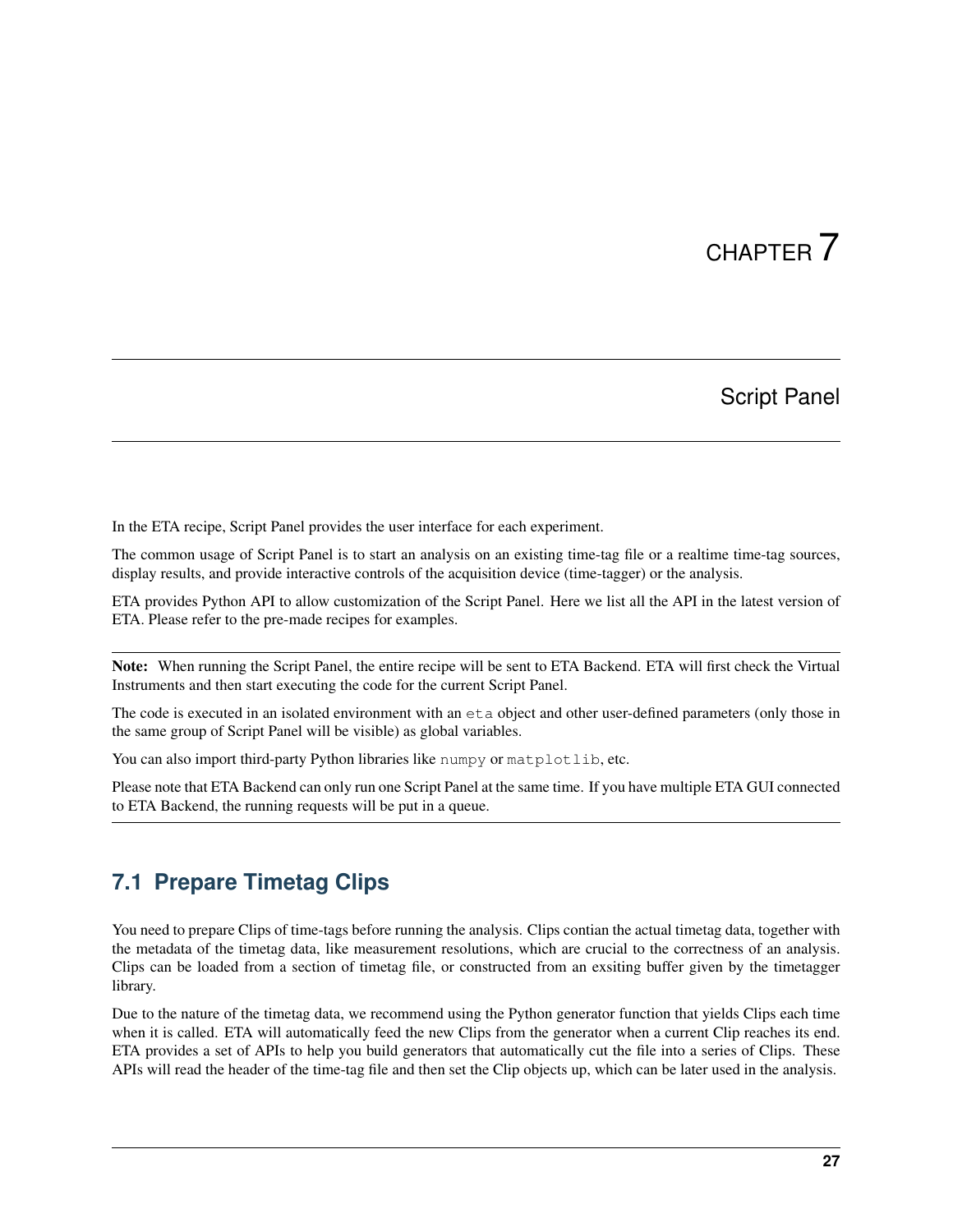For users who are not familiar with generators, we use Python generator to implement the  $eta$ .clips() generator function, as a warpper of eta.clip file(). And the eta.split file() generator function will further warp the eta.clips.

You can also implement your own generator using Clip class or a lower-level API *eta.clip\_file*. One example is that you can poll a timetagger library to see if there is new records in memory ready for analysis, when performing ETA streaming analysis.

## **7.1.1 eta.clip\_file(filename, modify\_clip=None, read\_events=0, seek\_event=-1, format=-1, wait\_timeout=0)**

eta.clip\_file takes the previous Clip and number of events to be read as input, and generates a new Clip by sliding the cut window in the time tag file.

Note: The low-level API, *eta.clip\_file()*, is the only way to actually load the timetag from file into memory and return only one Clip object for later use. You can think of *eta.clip\_file()* as the timetag-specific way of doing read() in Python.

However, it is not recommended to use this low-level API directly, as it is complecated to manage multiple Clips during analysis. In order to keep the analysis running on a series of Clips, you will also need to put *eta.clip\_file()* and *eta.run* together inside a *for* loop, with a task variable managed by yourself.

- **filename** The path to the time tag file. Please note that if you run ETA Backend on a remote computer, you need to specify the path to file on that computer.
- **modify\_clip** If this parameter is None, ETA will read the file header and try to construct a new Clip object. If provided, ETA will modifed this previous Clip instead of creating a new Clip object from scratch by reading the header again, for better performance.

Note: When used together with seek event= $-1$ , ETA will slide the a window with length read\_events in the time-tag file, starting from the ending position of the prevoius Clip. By iteratively feeding the returned Clip as modify\_clip, one can fetch newly generated events from the file. It is useful for implementing real-time analysis, and there is a higher-level API, eta.clips, which does this automatically for you.

After calling this function, the modify clip will be updated with timetag events from a new window in the timetag file. If you would like to keep the old Clip, please make a deep copy of the Clip object before calling this function.

If you would like to read a header-less file of a supported format, you could mannualy construct an empy Clip object with required format information, and feed that as modify\_clip. Refer to Advanced Usage for more ideas.

• **read\_events** The number of desired events to be loaded into the returned Clip. Setting it to 0 will make ETA read the entire file.

If the number exceeds the size of the time-tag file, and wait\_timeout is configured, ETA will wait until the file grows to that size. This is particularly useful in a real-time analysis where the time-tag file is continouslys growing.

If file failed to grow to the desired size, a shortened Clip to the current ending of the file will be loaded. If no records can be loaded at all, a False will be returned indicating a failure, and the modify clip will not be modified.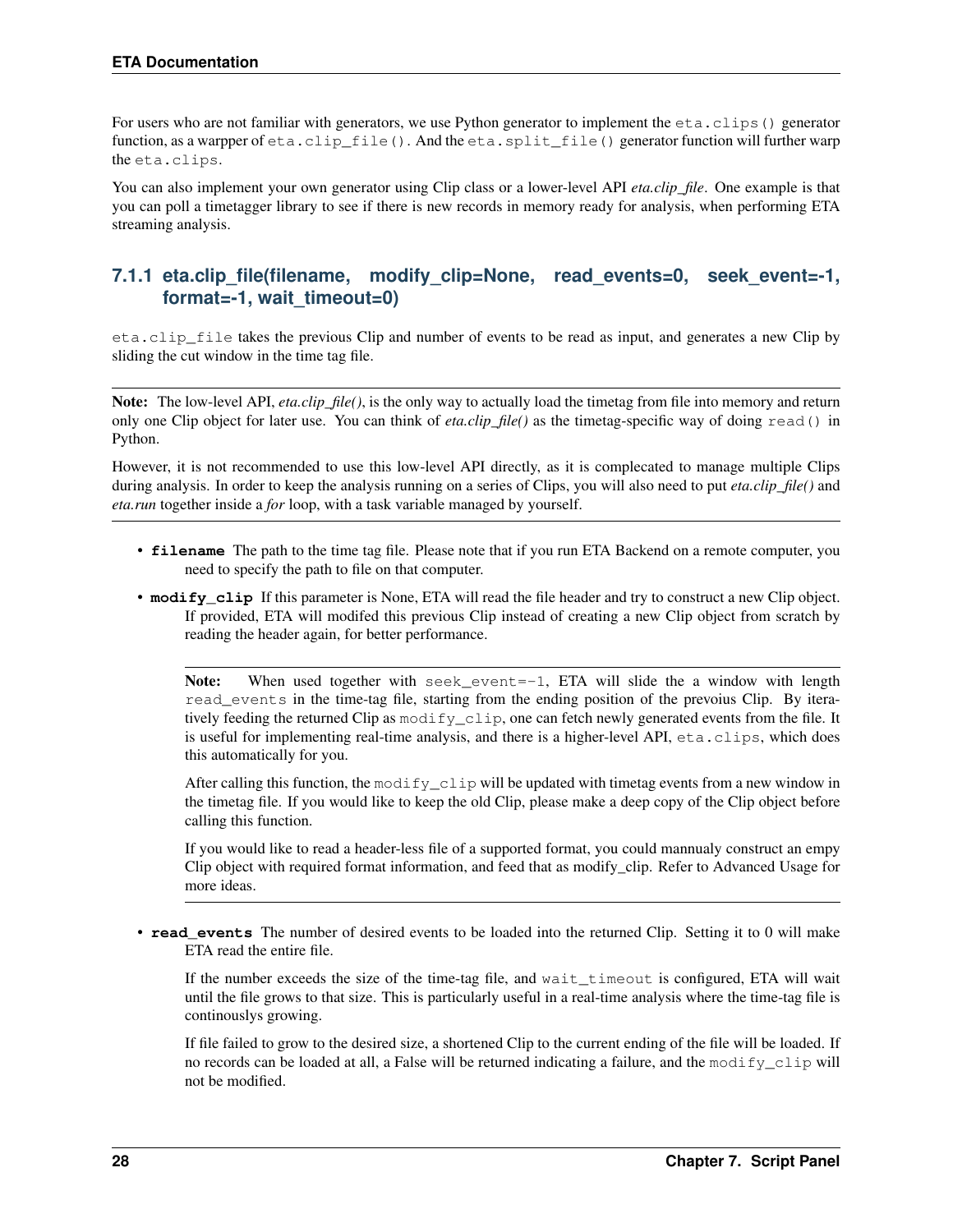Note: You can also set a negative value, then the number of records in this Clip will be calculated as the number of records between the ending of the last Clip to the current end of file minus the absolute value of this negative number.

The time tag file that serves as the FIFO when you perform a real-time analysis might have pre-allocatedbut-not-yet-written areas, and the negative value here can help you get rid of that.

- **seek\_event** Setting the starting event number for reading. Setting to it 0 will force ETA to read from the first event after the file header.
- **wait\_timeout** Value in seconds specifies the maximum waiting time. ETA will wait until the file grows to desired size. If file failed to grow to the desired size, a shortened Clip to the current ending of the file will be loaded.
- **format** Format specifies the time-tag file format that you want to use in the analysis. The default is set to the auto detection of PicoQuant devices. You can also use the constant eta. FORMAT\_SI\_16bytes for Swabian Instrument binary format, eta.FORMAT\_QT\_BINARY for qutools quTAG 10-byte Binary format, eta.FORMAT\_QT\_COMPRESSED for compressed qutools quTAG binary format, or eta.FORMAT\_BH\_spc\_4bytes for Becker & Hickl SPC-134/144/154/830 format, or eta. FORMAT\_ET\_A033 for Eventech ET A033 format.

Note: The format of time-tag you use might influence the analysis results in unexpected ways, through the nature of timing system it uses.

If the timetag file is recorded with absolute timing (default for most of the time taggers), then every cut should keep the same absolute timing.

If the timetag file is recorded with relative timing (like in HHT3 mode), then the absolute timing for each cut will take the first event in this cut as the reference of zero. You should be extremely careful when using seek\_event to seek to arbitrary position, as the file format supports only continuous sequential read.

## **7.1.2 eta.clips(filename, modify\_clip=None, read\_events=1024\*1024\*10,** seek event=-1, format=-1, wait timeout=0, reuse clips=True, **keep\_indexes=None)**

eta.clips makes a generator that yields Clips with a specified amount of new record read from the file. It is wrapper on top of *eta.clip\_file()*. Instead of returning only one Clip object, it will return a generator that yields a Clip every time it called. It inherts most of the parameters from *eta.clip\_file()*, and also adds some new parameters.

- **read events** This amount of events will be read for each Clip that this generator yields.
- **seek\_event** Setting the starting event number for reading the first clip. This parameter will be ignored starting from the second clip, as the second second clip would slide a window of read\_events. If you want to skip some windows, use keep indexes instead.
- **reuse\_clips** If set to False, the previous Clip will not be modifed, and a new Clip will be created everytime it is called.

Note: This is useful when you want to load all the Clips at once. For example, in a correlational analysis, we can set this parameter to False, and then use list (ret) to load the file into some equal-size Clips in a list, with which you could run parallel analysis to get speed boosts.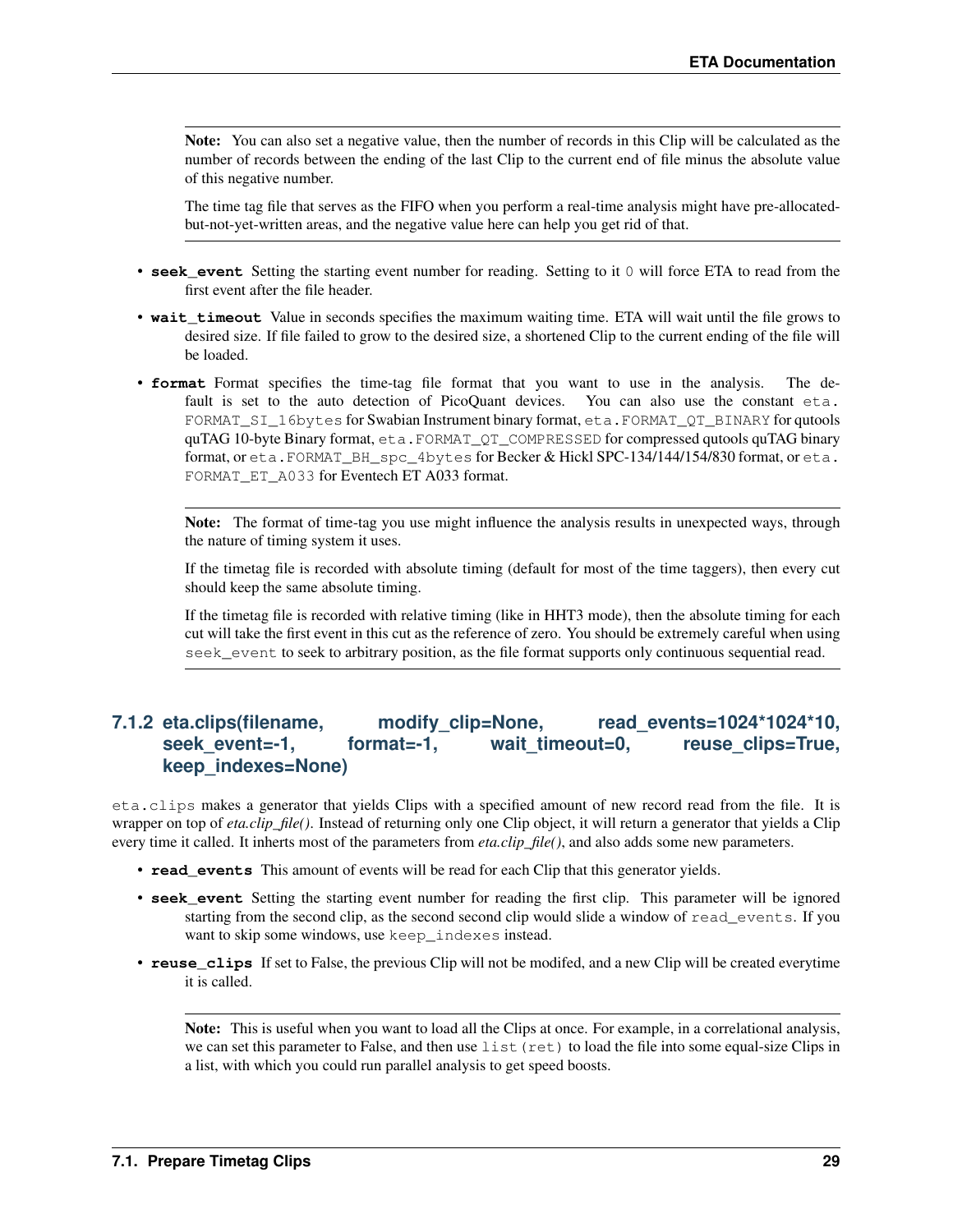Please be careful when setting this to False, as it may cause memory leaking if the references are not handeled properly.

• **keep\_indexes** A list of indexes of the sliding windows for Clips that will be actually yielded. Other Clips will be skipped. Indexes start from 0 for the first window of  $[0, \text{read\_events}$ , and index 1 means [read\_events,read\_events\*2].

## **7.1.3 eta.clips\_list(filename, read\_events=1024\*1024, format=-1, threads=os.cpu\_count()\*2)**

eta.clips\_list makes a list of generators using eta.clips for parallel analysis. It sets the keep\_indexes or seek\_event automatically for each of the generators, so that the file is splited into roughly equal sizes for each generators.

Unlike eta.split\_file, which makes one single generator that splits the file into a certain number of equal size Clips and yield them one by one, eta.clips list would return a list of generators, and each of them can eta.clips the file into a configurable read\_events size.

• **threads** How many threads you want to use. It will decide how many sections you want to split the file into, and how many clips generators are returned.

### **7.1.4 eta.split\_file(filename, modify\_clip=None, cuts=1, format=-1, wait\_timeout=0, reuse\_clips=True, keep\_indexes=None)**

DEPRECATED eta.split\_file is simple wrapper on top of *eta.clips()*, that makes a generator that splits the file into a desired amount of equal size Clips. It inherts most of the parameters from *eta.clips()*.

- **cuts** The number of Clips that you want to generate. Default value is set to 1, thus the full time-tag will be returned in one cut descriptor.
- **keep\_indexes** A list of indexes of the sliding windows for Clips that will be actually yielded. Other Clips will be skipped. Indexes start from 0 for the first window of  $[0, \text{read_events}]$ , and index 1 means [read\_events,read\_events\*2].

Examples:

```
#stop evaluation of timetag stream after 2%
cutfile = eta.split_file(file,100, keep_indexes=[1,2])
result = eta.run(cutfile)
```
# <span id="page-33-0"></span>**7.2 Executing Analysis**

## **7.2.1 eta.run(sources, resume\_task=None, group="main", return\_task=False, return\_results=True, background=None, max\_autofeed=0, stop\_with\_source=True)**

eta.run() starts an analysis, where you actually feed all sources into RFILES in Virtual Instruments and obtain results.

You can use Python generators functions, that yields Clip objects, as a source. ETA will do [auto-feeding](https://github.com/timetag/ETA/issues/122), fetching one new Clip from the generator each time, so the generator functions will be called many times.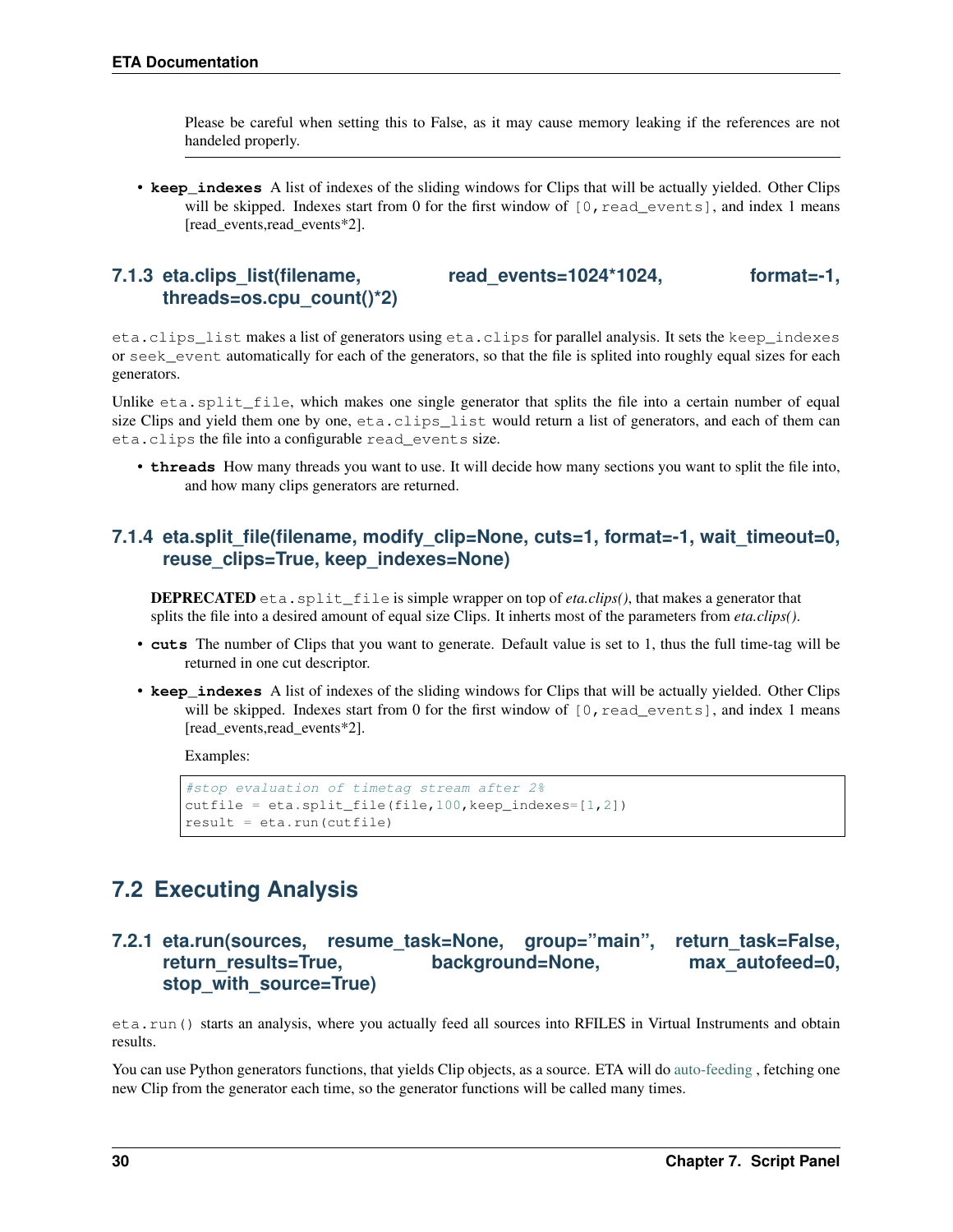In a single invoke of  $eta$ , run(), only a single task will be used for all Clips generated by the generator, until the generator reaches its end or max\_autofeed is reached. By default eta.run will use a new task for the analysis, unless resume\_task is specified.

The analysis will block the execution of Python script until the results are returned in a Python dictionary, with the ''HISTOGRAM'' names as the keys. If you want to schedule many analysis and run them in parallel, you can set return results=Fasle. Clip objects indicating the current reading positions for all generators in the sources, will also be returned in the results dictionary with the RFILE names as keys.

• **sources** A dict of Python generators functions that yields Clips. The keys should match with the name of coresponding RFILEs in the virtual instrument.

If only one generator is provided instead of a dict, it will be distributed to all RFILEs, which might cause unexpected behaviors.

• **max\_autofeed** It limits the number of Clips that eta.run would fetch from the generator.

Set this value to 1 if you want to get each result for every single Clip from the generator, rather than get final result after the full generator is consumed.

• **background** Run the analysis in the background. Set it to True will start a new therad in the thread pool. By default background=not return results

In this case, you must turn on return\_task so that the task descriptor will be returned immediately, and the analysis will continue running in the background. You can start many threads in the background and gather a list of task descriptors, with which you can aggregate the results from these threads later.

• **return\_results** Specifies if a dictionary of results should be returned.

This is the switch for multi-threading analysis. No new thread will be created and the analysis will be performed in MainThread if this option is set to True.

Note: The parameter for enabling multi-thread mode is removed since version 0.6.6, when we switch to the Map-Reduce style of multi-threading. The new way of doing multi-threading is easier and more flexibile. eta.run works like Map, and eta.aggregrate works like Reduce.

You can schedule your analysis from Script Panel in any way you want. As long as you keep the task descriptor, you will be able to retrieve the result in the end.

• **return\_task** Specifies if the modified task descriptor should returned.

You must set it to True if return\_results is set to False. If both of them are set to Ture, you can get both of them with result, task = eta.run(..., return\_task=True, return\_results=True), and later you can resume an analysis with the task descriptor using resume\_task.

Note: The context parameter is renamed to task descriptor to reduce confusion since version 0.6.6.

Task descriptor works like a complete memory snapshot of a current running or finished analysis. Everything except for the sources (Clips) is preserved. If you want to reprod can resume the analysis later without worrying about underlying details of the anlaysis.

- **group** The group name of instruments that you want to run analysis on. This parameter is provided so that eta.run can automatically call eta.create\_task using the provided group name when resume\_task is not provided.
- **resume task** Specifies an existing task descriptor to resume the analysis.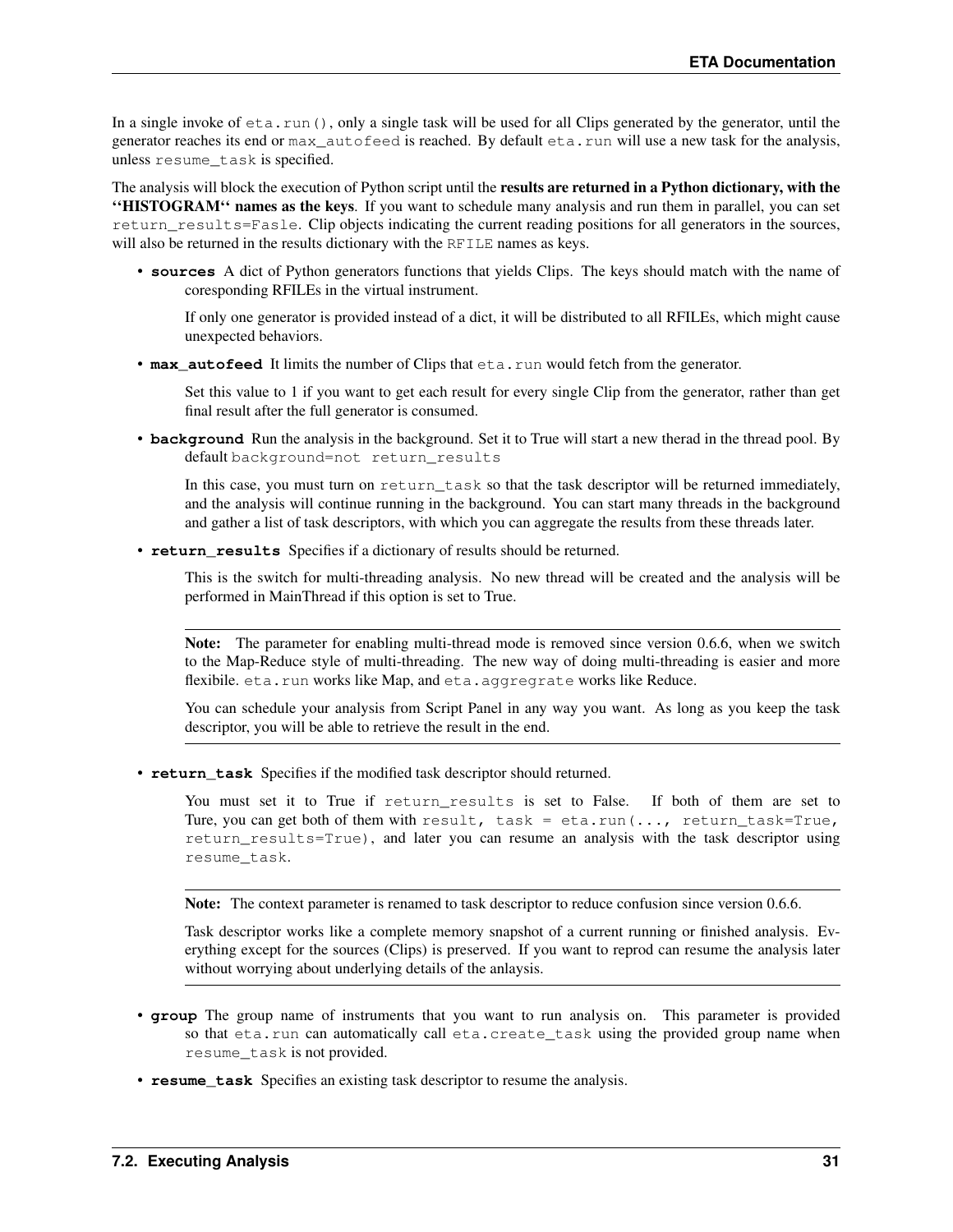A new task descriptor can be created with eta.create task. You can also iteratively call eta.run using the returned task from a previous eta.run call. In second case, the analysis will be resumed from the point where it ended, with all contexts set correctly, and then feeded with the new Clip. This is particularly useful when you want to perform real-time or streamming analysis.

Note: After the analysis is resumed, the old task descriptor becomes invalid, however, a new task descriptor can be returned by setting return\_task=True.

The way how the files is cut into Clips, or the order in which eta.run is invoked, will never affect analysis result, as long as you always resume with the last task descriptor (or None for the first iteration) during the entire analysis.

In multi-threading analysis, however, there will usually be the same amount of "last" task descriptors missing during the fisrt iteration, as the number of threads you use. You will also end up with that amount of task descriptor in the end. For some analysis, like correlation which yields histograms, you can use eta.aggregrate later to merge the analysis results from those tasks into one. But it won't change the fact that they are essentialy many different independent analysis.

• **stop\_with\_source** Stop the analysis when any of the sources reaches its end. Set it to False if you want to run simulation without any source.

## **7.2.2 eta.create\_task(group, resume\_task=None):**

eta.create\_task will create a new analysis task using the group of instruments. The returned task can be used in eta.run(resume\_task=task) The instruments within the same group are visible to each other in this task.

- **group** The group name of instruments that you want to run analysis on.
- **resume\_task** Same as in eta.run().

## **7.2.3 eta.aggregrate(list\_of\_tasks, sum\_results=True, include\_timing=False):**

eta.aggregrate will gather data form previous multi-threading anlaysis tasks started with return\_results=False and put them together as the final results. If all previously anlaysis tasks haven't finished, ETA will block until all of them are finished.

• **list\_of\_tasks** A list of previously created task descriptors, from which you want to retrieve results.

Note: You can run multi-threading analysis on different groups for completely different analysis at the same time. However, you can only aggregrate the results using form task descriptors created by eta.run on the same group.

• **sum\_results** Specifies if the results will be summed up.

Note: This is useful for correlational analysis if you want to merges histograms from many individual analysis tasks. Keep in mind that you will need to make sure that it is physically meaningful to perform adding. (Is the histogram in the same base unit? Can you add histograms from experiments done today and yesterday? Will the result be different from running with with only one task, but many Clips instead.)

Users can also set this value to False and get a list of dict returned instead. Then they can use their own data aggregation methods, like concatenating to generate large images.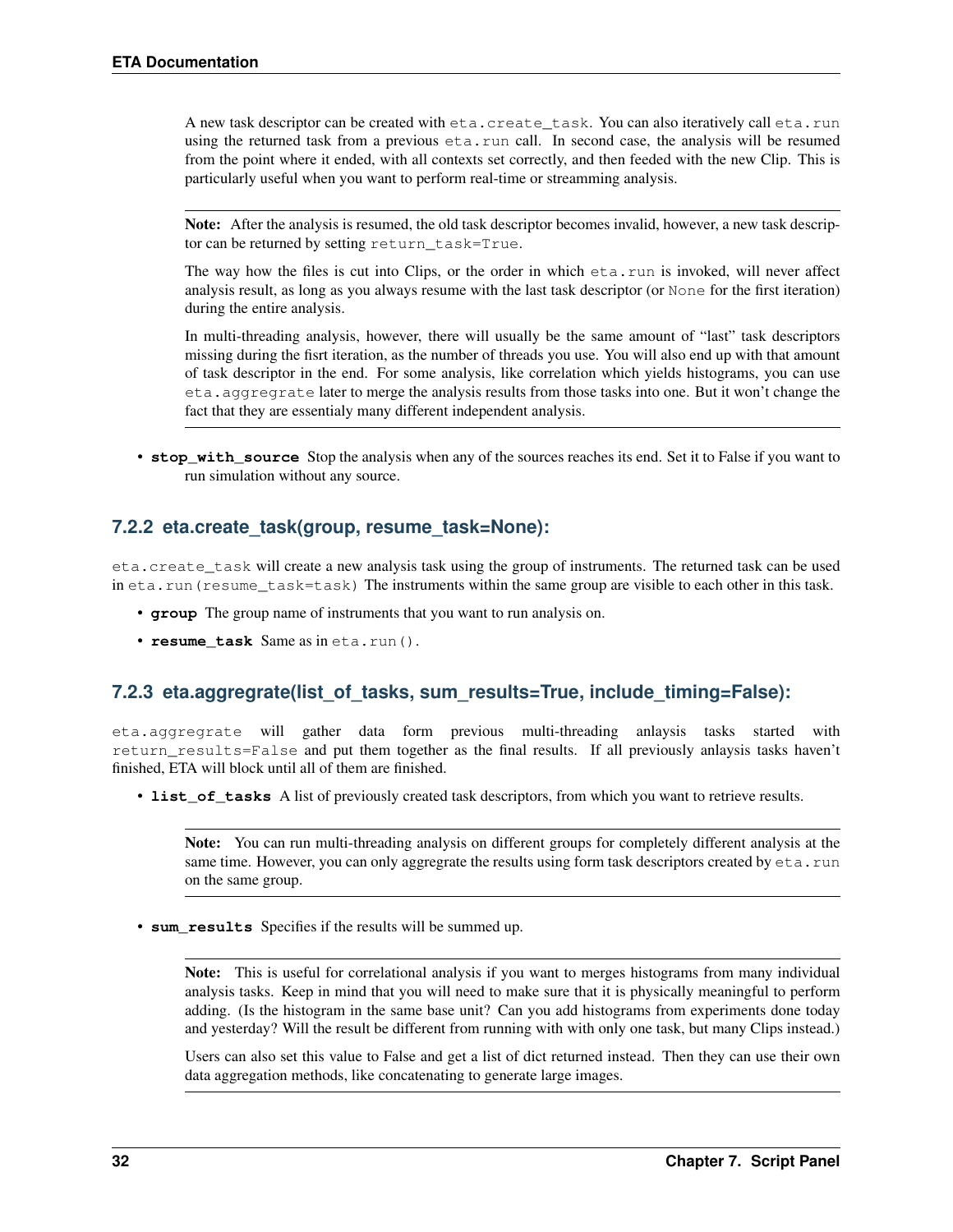• *include timing* Specifies if the timing information eta total time, eta compute time, max\_eta\_total\_time, max\_eta\_compute\_time should be appended into the results.

Examples:

```
clipgens=eta.clips_list(file)
# assign different index range to different clip generators, so that.
˓→they read different parts of the original file
tasks = []
for cutfile in clipgens:
   tasks.append( eta.run({'UniBuf1':cutfile}, group='compile',
˓→return_task=True,return_results=False))
   # start a thread in the background for each clip generator
   # and keep the reference to the task descriptor
results = eta.aggregrate(tasks,include_timing=True)
```
# <span id="page-36-0"></span>**7.3 Interacting with ETA GUI**

#### **7.3.1 eta.display(app)**

You can send results to ETA GUI using this function. The value of app can be either a Dash or Bokeh graph currently.

Note: Use app = dash.Dash() to create a Dash graph.

#### **7.3.2 logging.getLogger('etabackend.frontend')**

Returns the logger, with which you can display inforamtion on the GUI.

#### **7.3.3 logger.info(msgstring)**

This is the ETA alternative for print () in Python. This is useful when you use want to display some message on the ETA GUI.

• **msgstring** Message string to be shown on the ETA GUI.

#### **7.3.4 logger.setLevel(loglevel)**

This modifies the logging level of a specific logger.

• **loglevel** A loglevel from logging. Can be logging.WARNING

Examples:

```
logger = logging.getLogger('etabackend.frontend')
logger.info('No further logoutput for the realtime recipe.')
logger.setLevel(logging.WARNING)
plt.show()
logger.setLevel(logging.INFO)
```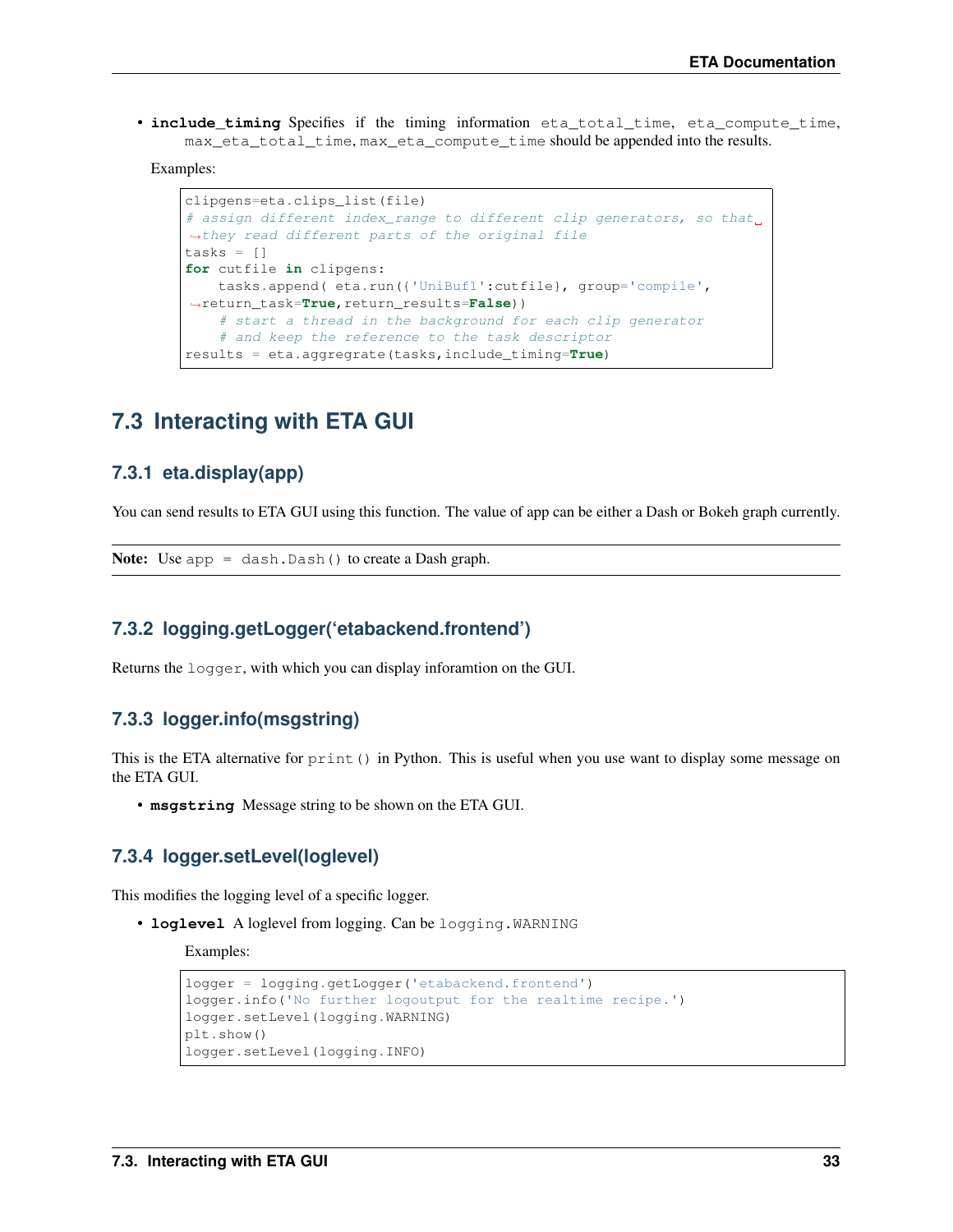## **7.3.5 eta.send(text,endpoint="log"):**

This is useful when you want to talk to another program other than ETA GUI via WebSocket (see Advanced Usages). You can stream the results back using this function.

- **text** String of information to be sent to the client.
- **endpoint** Can either be log or err, for indicating the type of message.

# <span id="page-37-0"></span>**7.4 Modify recipies programatically**

You can also modify recipes programmatically. The recipe uploaded will be availble under eta.recipe.

As an example, you can upload the template recipe from your LabVIEW program to ETA Backend via WebSocket (see Advanced Usages), and then change the parameters (like bin size for histograms) to get different results.

## **7.4.1 eta.load\_recipe(jsonobj=None)**

Converting the jsonobj to a Recipe object and save it into eta.recipe. Then refresh compling cache if eta.recipe is modified.

• **jsonobj** A JSON object parsed from .eta file. If not provided, the current eta.recipe will not be modifed.

## **7.4.2 eta.recipe.get\_parameter(name)**

Get the value of a parameter in the recipe, given the name of the parameter. If there are multiple parameters with the same name, only the first one will be returned.

• **name** Name of the parameter, as shown in the ETA GUI.

#### **7.4.3 eta.recipe.set\_parameter(name, value=None, group=None)**

Set the value (and group) of parameters in the recipe, given the name of the parameters.

- **name** Name of the parameter, as shown in the ETA GUI.
- **value** The new value of this parameter. If None is given, the value will not be modified.
- **group** The new group of this parameter. If None is given, the group will not be modified.

Note: The updated parameters will be applied to the next Run. Call eta.load\_recipe() after finishing updating parameters and before  $eta$ . run if you want to apply it immediately.

## **7.4.4 eta.recipe.del\_parameter(name)**

Delete a parameter in the recipe, given the name of the parameter. If there are multiple parameters with the same name, only the first one will be deleted.

• **name** Name of the parameter, as shown in the ETA GUI.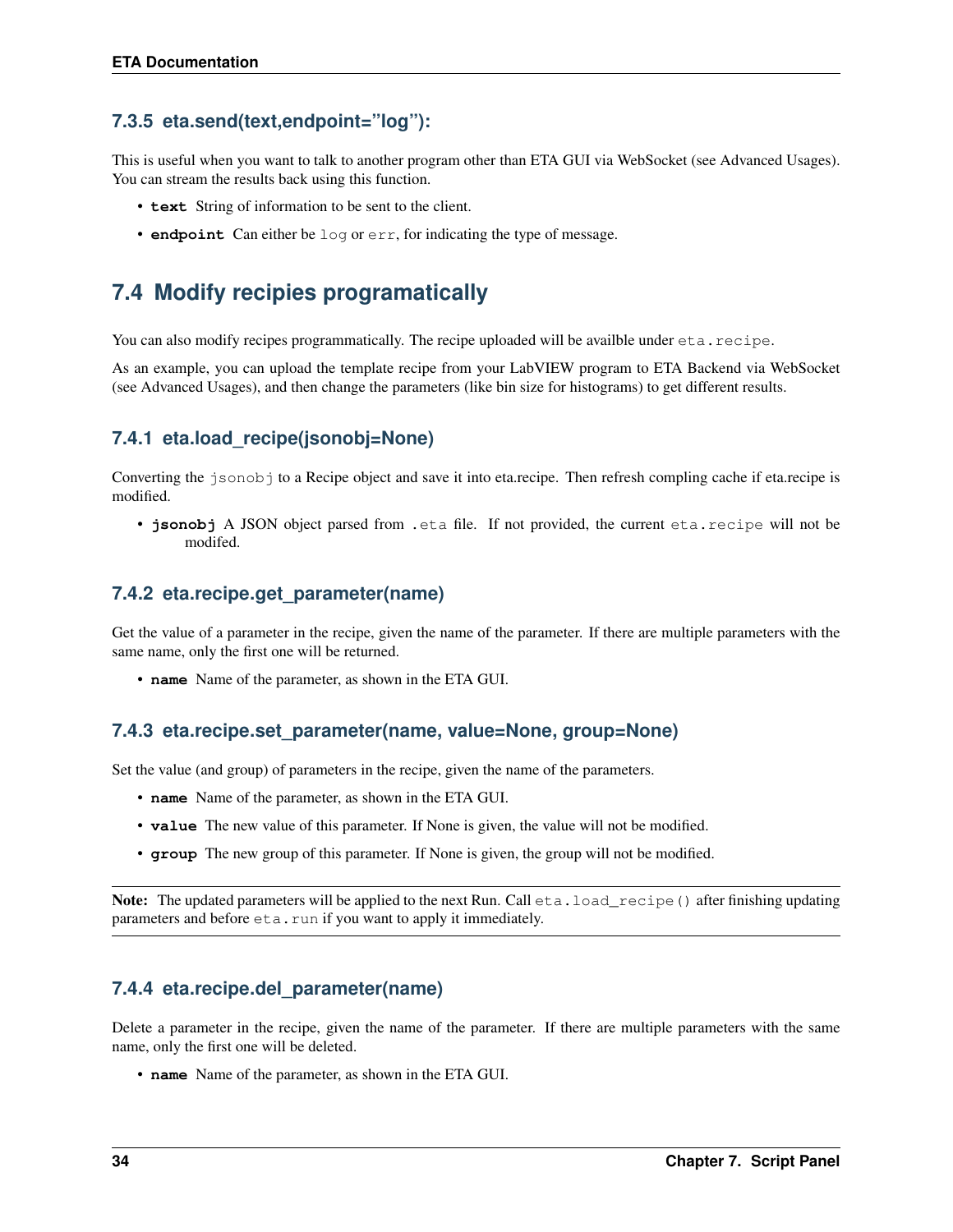# <span id="page-38-0"></span>**7.5 Using Third-party Libraries**

The following libraries are required to be installed with ETA. Feel free to use them in your recipes.

- numpy
- scipy
- lmfit
- matplotlib
- dash
- dash-renderer
- dash-html-components
- dash-core-components
- plotly
- bokeh

Using other third-party libraries (including Python libraries or dynamic linked libraries) might lead to not fully portable recipes. Please distribute the libraries with the recipe, so that the users can download and install them. ETA also recommends distributing the libraries on ETA-DLC (ETA downloadable contents).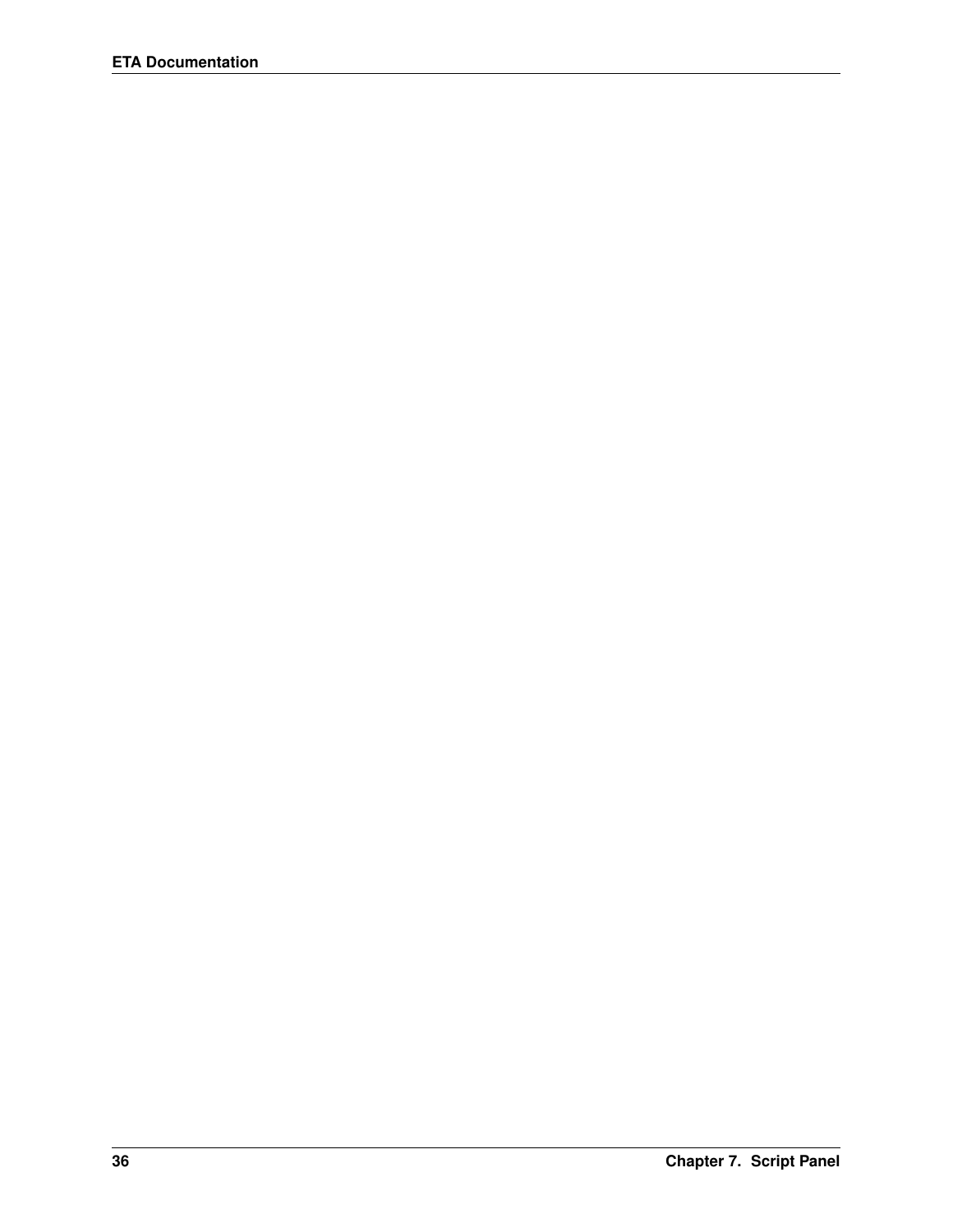# CHAPTER<sup>8</sup>

# Advanced Usage

# <span id="page-40-1"></span><span id="page-40-0"></span>**8.1 Construct or modify the Clip object mannualy**

You may want to make a Clip object without using  $eta$ .clip\_file or other higher-level APIs built upon this. For example, you may want to build a Clip from a memory buffer recived form a remote computer over the Internet. You may also want to read a header-less file of any supported format, by skipping the default header-reading behaviors.

### **8.1.1 Read a header-less file**

Here is a sample to create a empty Clip object in the script panel, which could be fed into eta.clips as modify\_clip and so that eta.clips will not read the file header at all.

```
import etabackend.clip as clip
first_clip = clip.Clip()
first_clip.TTRes_pspr = int(TTRes) # you will need to mannualy configure TTRes.
˓→(integer in picoseconds). It was usually read from the header
first_clip.DTRes_pspr = int(DTRes) # same for DTRes
first_clip.SYNCRate_pspr = int(SYNCRate) # same for SYNCRate
first_clip.BytesofRecords = 4 # for PicoHarp, HydraHarp, and TimeHarp
first_clip.RecordType = 0x00010203 # 0x00010203 for PicoHarp T2 mode, 0x00010303 for
˓→T3 mode.
# By using ret_clip = eta.clip_file(filename) to read a complete file (with header).
→generated by the program from the instrument vendor, you can find the correct value,
→of ret clip.RecordType and ret clip.BytesofRecords.
my_clip = eta.clips(filename,... , modify_clip=first_clip)
eta.run(... my_clip ...)
```
#### **8.1.2 Build a Clip without any file**

Here is an example to avoid eta.clip file or other higher-level APIs that reads a file on disk, by creating the Clip directly from the memory buffer.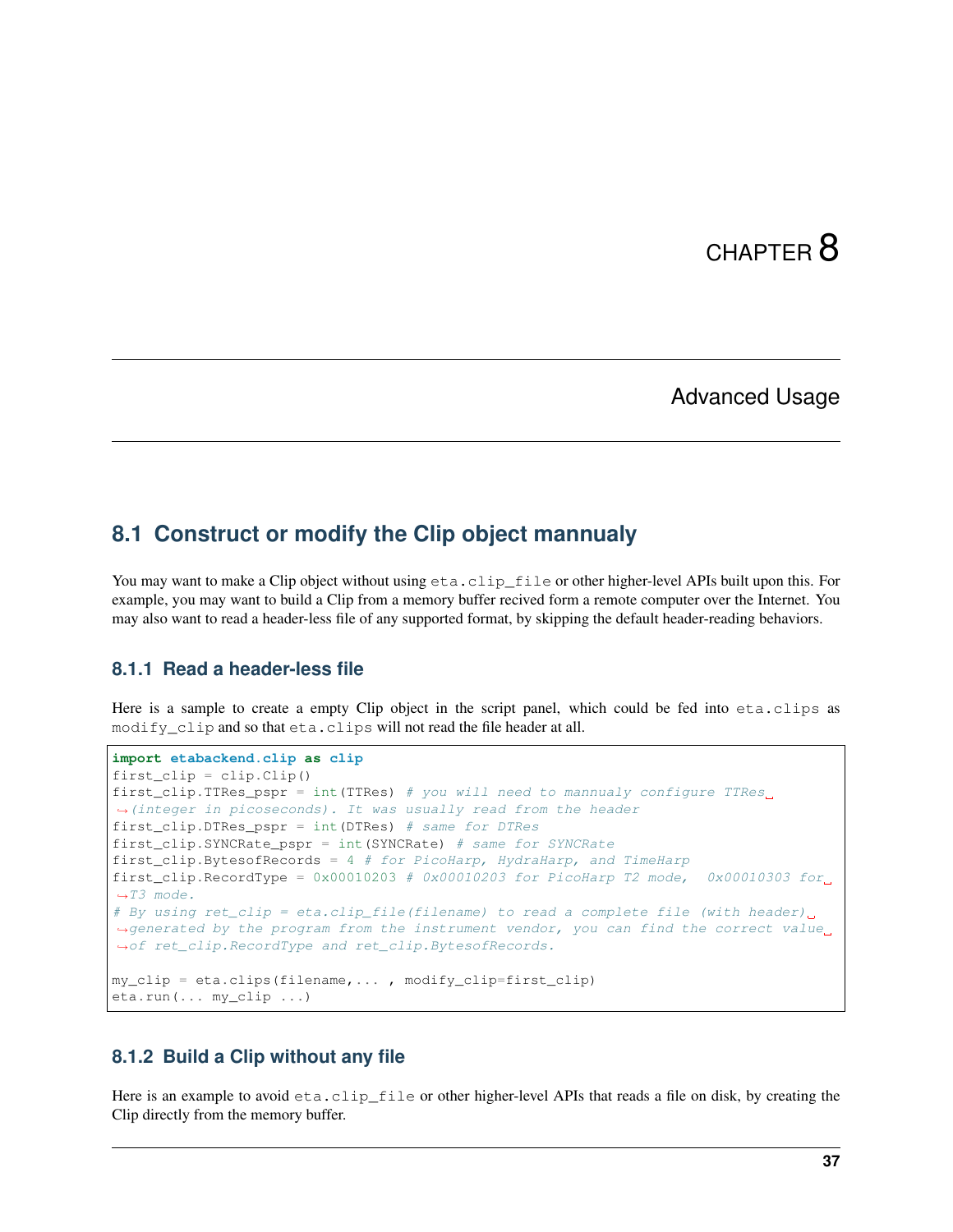```
import etabackend.clip as clip
clip_from_remote_pc = clip.Clip()
clip_from_remote_pc.TTRes_pspr = ...
clip_from_remote_pc.DTRes_pspr = ...
clip_from_remote_pc.SYNCRate_pspr = ...
clip_from_remote_pc.BytesofRecords = ...
clip_from_remote_pc.RecordType = ...
your_buffer, read_length = your_network_lib.recv(1000)
clip_from_remote_pc.buffer = your_buffer
clip_from_remote_pc.batch_actualread_length = read_length
clip_from_remote_pc.next_RecID_in_batch = 0
```
Internally, ETA performs zero-copy analysis with the given buffer. This example could help if you have throughput issues with the hard-drive and want to direclty perfrom the analysis with the memory buffer obtained by the instrument driver program over USB, PCIE, or the Internet.

Noet that this exmaple is for only one device and it's over-simplified. It's suggested to use the implementation of eta.clips as a reference to properly warp your devices as generators, so that ETA could properly handel the synchronization between multiple devices.

## **8.1.3 Applying global time shift**

You may also want to modify the Clip returned by  $eta$ .clip\_file or other higher-level APIs to apply a global time shift to all channels within a certain timetag file. This is handy if you use multiple timetag as sources (RFILES) in one experiment. Refer to clock.infer\_start\_from\_stop for more ideas.

```
ret_clip = eta.clip_file(filename)
ret_clip.GlobalTimeShift = -1,000,000 # picoseconds
new_clip = eta.clips(filename, seek_event=0, modify_clip=ret_clip, reuse_clips=True)
# use seek_event=0 to resume to the first event after the header
# make sure reuse_clips=True, so that your modification will be preserved when the
˓→generator is sliding windows
eta.run(... new_clip ...)
```
# <span id="page-41-0"></span>**8.2 Run ETA as a Python Library**

There are two ways to run ETA as a Python Library, one with the BACKEND Class and the other with ETA Class.

Use the BACKEND Class if you want full ETA Backend features, without Websocket and GUI. This is ideal for using ETA in monitor-less (headless) enviroments like supercomputers, or embedded devices.

Use the ETA Class, if you would like to ignore all Script Panels in the exsiting recipe and simply obtian a eta object for later use, as described in *Customizing Script Panel*. This is ideal for performing automated testing, using ETA with a notebook environment like Jupyter, or integrating ETA into your own Remote Procedure Calling system.

## **8.2.1 backend.process\_eta(recipe, id, group="main")**

Run a Script Panel, as if it is being run from the GUI. You will usually need to hook a send function to obtian results, as the Script Panel code might use logger or other methods to stream the results to the caller.

- **recipe** The recipe object parsed from the .eta JSON file.
- **id** The identifier of the Script Panel to be started.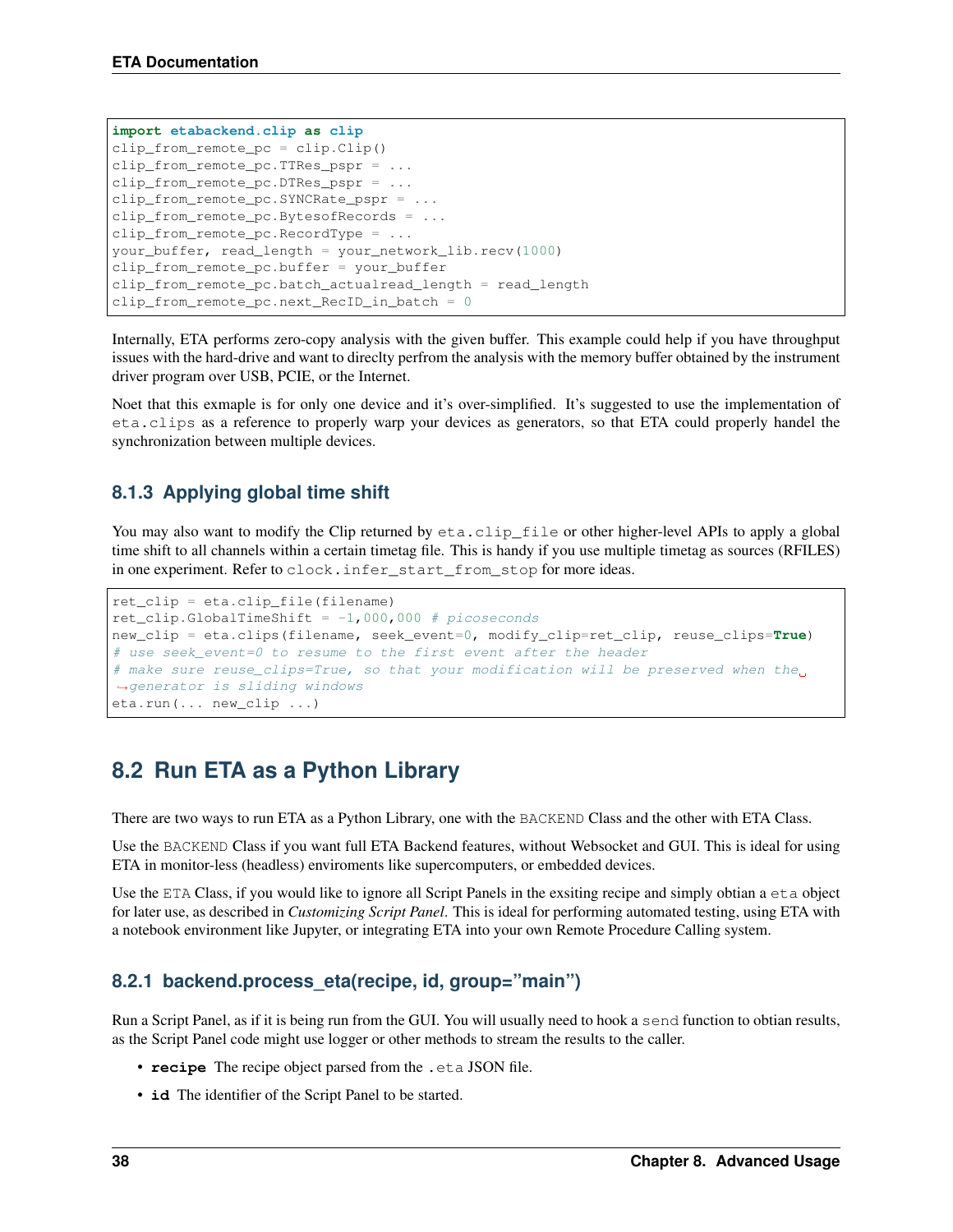• **group** The gruop name of this Script Panel

```
import json
from etabackend.backend import BACKEND
backend = BACKEND(run_forever=False)
def send(self, text, endpoint="log"):
    print(text)
backend.send = send
with open("./Realtime.eta", 'r') as filehandle:
   backend.process_eta(json.load(filehandle), id="dpp_template_code", group="main")
```
#### **8.2.2 eta.compile\_eta(recipe)**

Compile the recipe and cache it in the ETA kernel. You can later call  $eta$ . run as if in the Script Panel.

- **recipe** The recipe object parsed from the .eta JSON file.
	- Please refer to the [tests](https://github.com/timetag/ETA/tree/master/tests) for examples.

# <span id="page-42-0"></span>**8.3 Talking to ETA backend via WebSocket**

ETA backend implements a Remote Procedure Call mechanism using JSON format, with which you can upload an existing recipe, modifying parameters like filename, run the analysis, and even get the real-time streaming of the result.

Before invoking a remote procedure, connect your program (client) to ETA backend (server) using the Websocket protocal.

(Examples in LabVIEW and Javascript are provided. [TODO:link to .vi] )

Sending a JSON string in a format of {"method": "<name of method>", "args": [<arg1>,  $\langle \arg 2 \rangle$ , ...] } to the Websocket will invoke the corresponding procedure immediately. When invoked procedure is running, new requests will be queued until the current one finishes.

The procedure might send JSON strings as responses in a format of  $\lceil$  "<type>", "<content>"]. Please note that the client might get multiple responses (even in different types) after invoking a single procedure.

#### **8.3.1 Remote procedures provided by ETA Backend**

There are three special functions provided for remote controlling ETA Backend.

All these methods bundle a set of internal functions that first update the recipe on ETA Backend to the uploaded one, and then perform the requested actions. Optionaly they will also send the updated table for GUI as responses. There might be some extra response, for errors in the recipe or user-defined frontend logger in the Script Panel code.

It is not recommended to remotely call the undocumented procedures provided by the backend object, because they are not designed for remote calling and the returned value will not be streamed back to caller's side.

1. VI Checking

```
JSON: { 'method': "compile_eta", 'args': [eta_file_content] }
```
Arg: *eta\_file\_content* is a string of the content of the *.eta* recipe.

2. Browse file and set it as the parameter.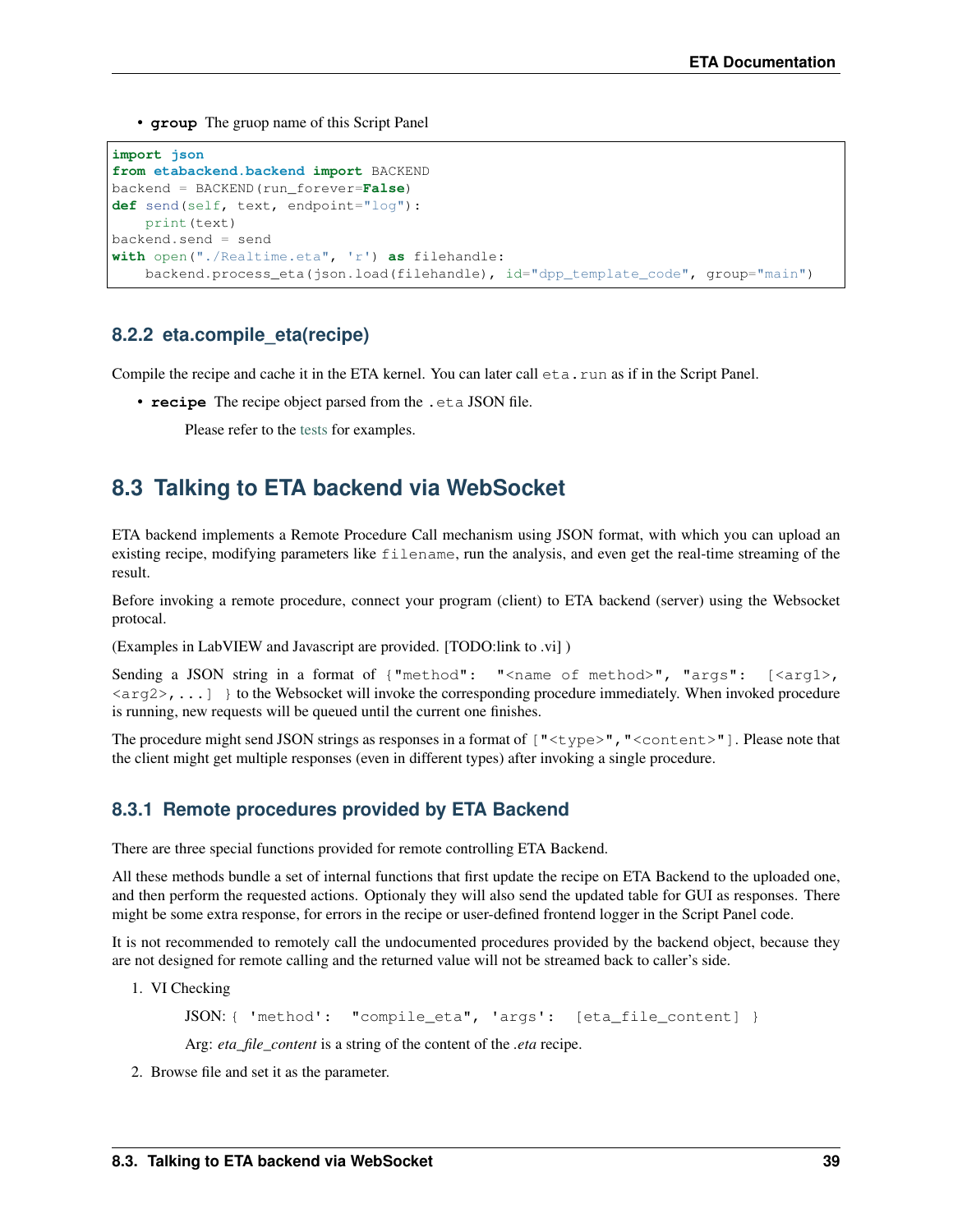JSON: { 'method': "recipe\_set\_filename", 'args': [eta\_file\_content, id, name] }

Arg: *eta\_file\_content* is a string of the content of the *.eta* recipe. For specifying the parameter that you want to modify, the *id* and *name* should also be provided.

3. Run a Display Panel

```
JSON: { 'method': "process_eta", 'args': [eta_file_content, id,
group] }
```
Arg: *eta\_file\_content* is a string of the content of the *.eta* recipe. For specifying the Display Panel that you want to run, the *id* and *group* should also be provided.

Extra Responses: Other responses are sent in code of Display Panel in the recipe, using *eta.send()*.

### **8.3.2 Type of responses from ETA Backend**

In order to interact with the Backend properly, your client needs to handel these types of responses, and display them to the user.

1. Errors

Type: err

```
JSON: ["err","<text>"]
```
Args:  $\text{text} > i$  is a string of the error message.

2. Generic Information

Type: log

```
JSON: ["log","<text>"]
```
Args:  $\langle \text{text} \rangle$  is a string of the message.

3. Update Main Table

Type: table

JSON: ["table","<json>"]

Args:  $\langle$ json $\rangle$  is a JSON string of the main table.

4. Switch state to running

Type: running

JSON: ["running"]

5. Switch state to stopped

Type: stopped

JSON: ["stopped"]

6. Switch state to discarded

Type: discard

JSON: ["discard"]

7. URL of dashboard